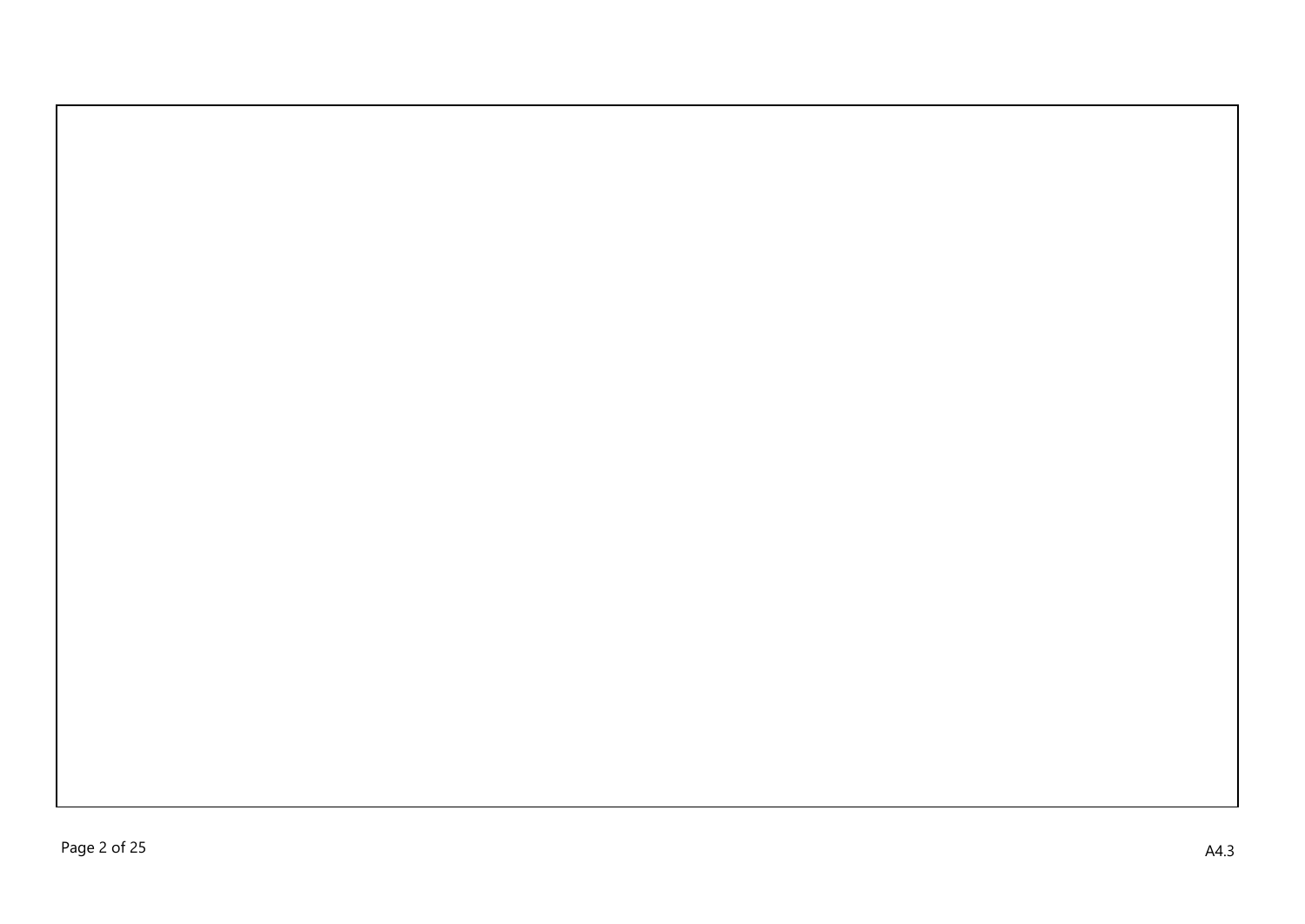| #               | Island         | House Name            | Name                     | Sex | National ID | ، ه ، ره<br>مر، مر                                             | ىئرىتر                                    |
|-----------------|----------------|-----------------------|--------------------------|-----|-------------|----------------------------------------------------------------|-------------------------------------------|
|                 | GA. Dhaandhoo  |                       |                          |     |             |                                                                |                                           |
| 1               | GA. Dhaandhoo  | Gulfaamge             | Fathimath Hussain        | F   | A125215     | وه پوه ،<br>د <del>و</del> تو <del>و</del> د                   |                                           |
| $\overline{2}$  | GA. Dhaandhoo  | Gulfaamge             | Hassan Ibrahim           | M   | A305112     | د ه و ه ه ،<br>د <del>و</del> تو و د                           |                                           |
|                 | GDh. Gadhdhoo  |                       |                          |     |             |                                                                |                                           |
| 3               | GDh. Gadhdhoo  | Uduvilla ge           | Aminath Sadhaagath Ahmed | F.  | A298260     | د د و و د                                                      | و دو دورو ده دو.<br>دگرېنۍ سنترده د برونر |
|                 | GDh. Vaadhoo   |                       |                          |     |             |                                                                |                                           |
| 4               | GDh. Vaadhoo   | <b>Beach Villa</b>    | Irufa Hussain            | F   | A300165     | په محرمو محر                                                   | أرىرى برسىدىك                             |
|                 | Gn. Fuvahmulah |                       |                          |     |             |                                                                |                                           |
| 5               | Gn. Fuvahmulah | Dhiguvaandu. Living   | Leesha Hussain           | F   | A224023     | دره گاره مورد محمد<br>دره گاره مورد بر<br>دره گاره محمد بردارد | ويش رقم مكرمه                             |
| $6\overline{6}$ | Gn. Fuvahmulah | Dhiguvaandu. Ranhaaru | Ali Ibrahim              | M   | A004088     |                                                                | ړې ره ټرو                                 |
|                 | HA. Hoarafushi |                       |                          |     |             |                                                                |                                           |
| 17              | HA. Hoarafushi | Aaniru                | Abdulla Bin Amroo Hashim | M   | A260542     | اړمبر پر                                                       | أرە داللە ھەر مەدىر ئەجرى                 |
| 8               | HA. Hoarafushi | Afzaa                 | Mohamed Ahmed            | M   | A264471     | رەپچ                                                           | כנסנכ נסנכ<br>כמחכת המכת                  |
| 9               | HA. Hoarafushi | Afzaa                 | Arifa Yoosuf             | F   | A264473     | روء                                                            | ە ئىبرۇ ھەسىز                             |
| 10              | HA. Hoarafushi | Afzaa                 | Ali Aslam                | M   | A264476     | رەپچ                                                           | أقدم ويتموده                              |
| 11              | HA. Hoarafushi | Ahimaa Aage           | Mohamed Asim             | M   | A119686     | ەرچە                                                           | ورەرو ئەبدۇ                               |
| 12              | HA. Hoarafushi | Ahimaa Aage           | Musthafa Siyam           | M   | A159026     | ەرچە                                                           | ومبورة سنرد                               |
| $ 13\rangle$    | HA. Hoarafushi | Ahimaa Aage           | Ahmed Waheed             | M   | A263222     | ەرچە                                                           | د ه د چې ته تر                            |
| 14              | HA. Hoarafushi | Ahimaa Aage           | Thahmeena Ahmed          | F   | A263227     | أبر و و ،                                                      | ر و په رور و<br>مورد کردور                |
| 15              | HA. Hoarafushi | Ahmadhee Aabaadhu     | Ahmed Mohamed            | M   | A261914     | ر ه ر په د و<br>م.ر څو مرض                                     | ג סג כ כג סג כ                            |
| 16              | HA. Hoarafushi | Ahmadhee Aabaadhu     | Ali Nafil                | M   | A262642     | ر ه ر په د و<br>م.ر څرمه ځه تر                                 | ړې شرو                                    |
| 17              | HA. Hoarafushi | Ahmadhee Aabaadhu     | Aminath Thaibaa          | F   | A262644     | ر ه ر په د و<br>م.ر څو مرگه څو                                 |                                           |
| 18              | HA. Hoarafushi | Ahuza                 | Ahmed Ibrahim            | M   | A155314     | ەرجە                                                           |                                           |
| 19              | HA. Hoarafushi | Ahuza                 | Aminath Nooman           | F.  | A264491     | ەرجە                                                           | ה הר בכבית                                |
| 20              | HA. Hoarafushi | Ahuza                 | Ibrahim Azhaan Ahmed     | M   | A272564     | ەرجە                                                           | גם מים גם מים גם גב                       |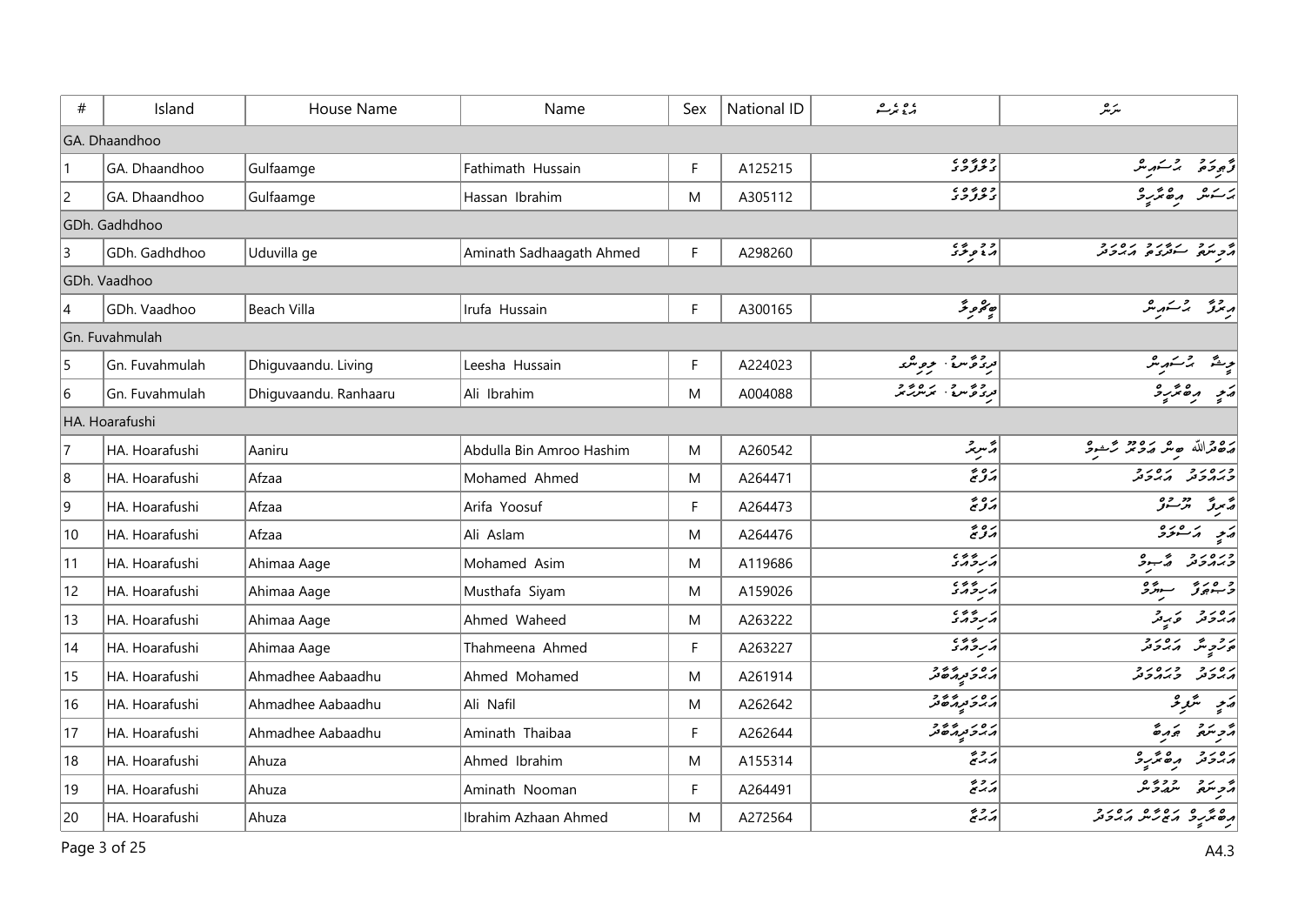| 21 | HA. Hoarafushi | Aligaa             | Abdulla Saeed           | ${\sf M}$ | A077091 | رَحِرَّ                        | بره والله كريد                                                   |
|----|----------------|--------------------|-------------------------|-----------|---------|--------------------------------|------------------------------------------------------------------|
| 22 | HA. Hoarafushi | Aligaa             | Jameela Saeed           | F         | A263129 | رَحرَّ                         | ى ئەق ئىستىمىتى<br>ئار ئىستىمىتىسى<br>ئار ئىستىمى ئىستىمىتىسى    |
| 23 | HA. Hoarafushi | Alividhuvaruge     | Fakhira Hussain         | F         | A264165 | اړ ده ور د ،<br>اړ ده مره مره  |                                                                  |
| 24 | HA. Hoarafushi | Asseyri            | Abdulla Aboobakur       | M         | A114790 | اړه سمبر                       | 77/200/1<br>برە تراللە                                           |
| 25 | HA. Hoarafushi | Asseyri            | Mohamed Abdulla         | M         | A132334 | لره يھير                       | وره رو روو الله                                                  |
| 26 | HA. Hoarafushi | Asseyri            | Hawwa Abdulla           | F         | A262988 | لهزه عيمر                      | بروء روورالله                                                    |
| 27 | HA. Hoarafushi | Athama Villa       | Shifana Mohamed         | F         | A260514 | أبرونو وقر                     | جو وره دو                                                        |
| 28 | HA. Hoarafushi | Athama Villa       | Mohamed Abdul Rahman    | ${\sf M}$ | A262076 | برزء وقر                       | כנסנכ נסכסנסקס<br>כגמכת מסתמינגכית                               |
| 29 | HA. Hoarafushi | Athama Villa       | Ahmed Aushadh           | ${\sf M}$ | A262082 | لرزء وبحر                      | رەرد دەردە<br>مەرىر مەشقى                                        |
| 30 | HA. Hoarafushi | Athama Villa       | Arusana Mohamed         | F         | A346746 | پرځ ځو ځه                      | ر د مهر دره د د<br>مرکز شرکت د بر د در                           |
| 31 | HA. Hoarafushi | Athama Villa       | Mariyam Saalima Mohamed | F         | A359165 | بر بر پیمونهٔ                  | وبرور ومحرق وره دو                                               |
| 32 | HA. Hoarafushi | Bageechaage        | Shafeega Ali            | F         | A045547 | <br>  ته نړۍ د                 | شَرَوٍ لَا أَمَرِ                                                |
| 33 | HA. Hoarafushi | Bageechaage        | Mohamed Riyaz           | M         | A070343 | <br>  تەمەمگە ئ                | ورەرو بروگ                                                       |
| 34 | HA. Hoarafushi | Bashimaage         | Aminath Mohamed         | F         | A080041 | ر په ه<br>په مرد د             | 21012 2124                                                       |
| 35 | HA. Hoarafushi | Bashimaage         | Aishath Mohamed         | F         | A082772 | ر<br>خ مرد د                   | أشهر وره رو                                                      |
| 36 | HA. Hoarafushi | Bashimaage         | Ahmed Ahusan            | ${\sf M}$ | A086800 | ر<br>ځمړنۍ                     | رەرو روسىر                                                       |
| 37 | HA. Hoarafushi | Bashimaage         | Azima Mohamed           | F         | A116100 | ر<br>ځېږدن                     | و رە ر د<br>تر پر تر تر<br>پ <sup>و</sup> خو څ <sup>ه</sup><br>د |
| 38 | HA. Hoarafushi | Bashimaage         | Afiya Mohamed           | F         | A163289 | ر په په<br>په مرد د            | ەزىر<br>و ره ر و<br><i>و پر</i> و تر                             |
| 39 | HA. Hoarafushi | Bashimaage         | Siththi Fulhu           | F         | A262357 | ر دي.<br>حرچ د                 | سود حوفر ش                                                       |
| 40 | HA. Hoarafushi | Bashimaage         | Aalifa Mohamed          | F         | A262365 | ر په په<br>په مرچ <sub>ک</sub> | ورەرد<br>أزمزقه                                                  |
| 41 | HA. Hoarafushi | <b>Beach House</b> | Liuna Adam              | F         | A138272 | 27/6                           | جەمش ئەرە                                                        |
| 42 | HA. Hoarafushi | <b>Beach House</b> | Lamya Mohamed           | F         | A262590 | ە <i>ئاجى ئە</i> رمىسى         | ترەپىر<br>و رە ر د<br><i>د ب</i> رگرىز                           |
| 43 | HA. Hoarafushi | <b>Beach House</b> | Fareeda Yoosuf          | F         | A264404 | ھ گر ره ره                     | ۇ بونى ئۆرخۇ                                                     |
| 44 | HA. Hoarafushi | Boduge             | Shifana Ibrahim         | F         | A261629 | پر و م<br>ن و ک                | شوژ شهره مورد<br>مشور شهر مورد                                   |
| 45 | HA. Hoarafushi | Boduge             | Sinan Ibrahim           | ${\sf M}$ | A261633 | پر د ی<br>  ه ډ ک              | سوشر مقترره                                                      |
| 46 | HA. Hoarafushi | Chaandhaneege      | Ahmed Samakh Mohamed    | ${\sf M}$ | A260550 | ڭوسىترس <sub>ى</sub> ر         | ره رو در ده وره رو<br>مهرونس سوگر وبه دفر                        |
|    |                |                    |                         |           |         |                                |                                                                  |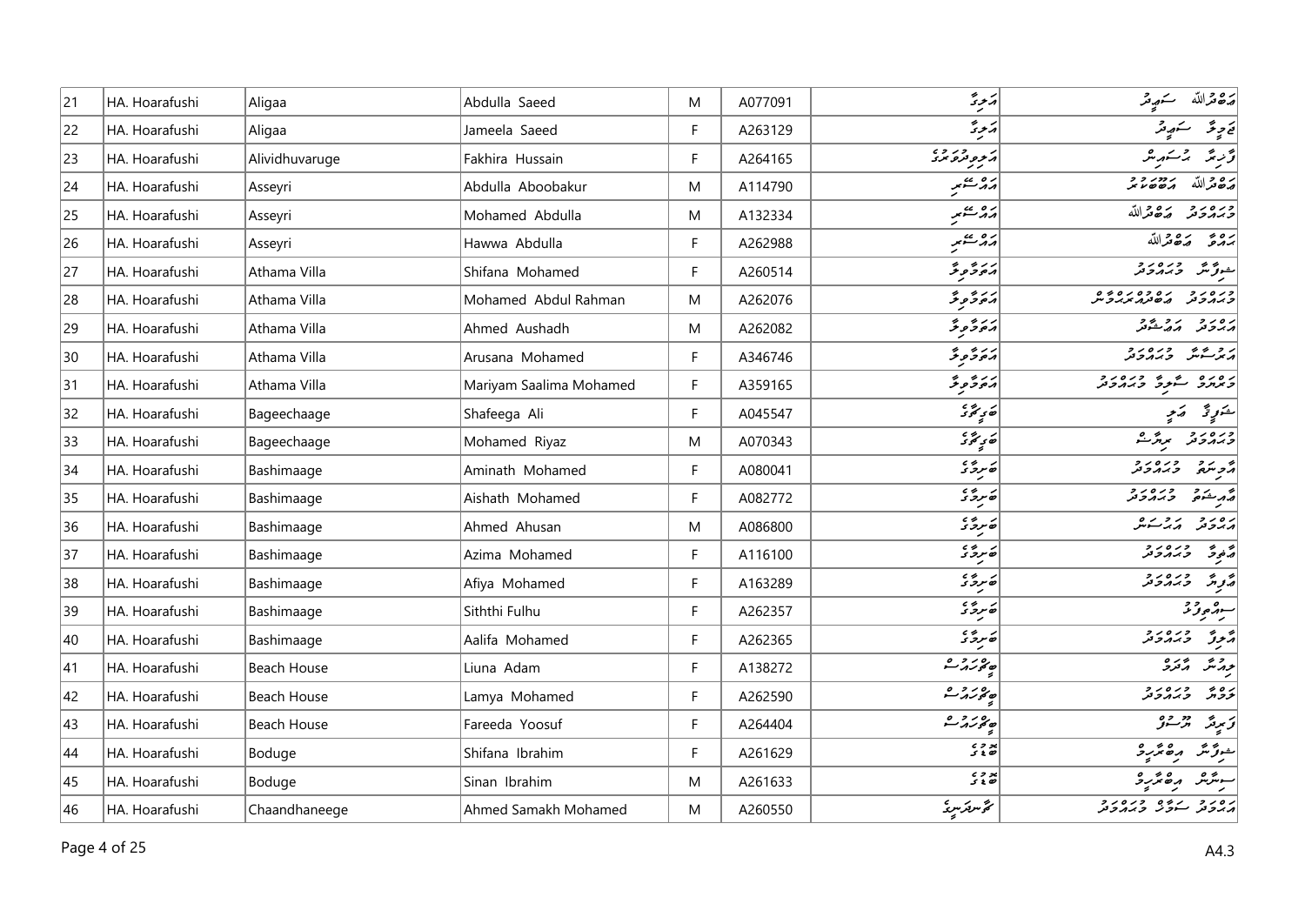| 47 | HA. Hoarafushi | Chaandhaneege    | Ameena Adam         | F         | A262659 | ڭۇس <sub>ى</sub> ترىي <sub>ر</sub> ى                | أرَدِ سَرَّ أَرْمَرْدَ                            |
|----|----------------|------------------|---------------------|-----------|---------|-----------------------------------------------------|---------------------------------------------------|
| 48 | HA. Hoarafushi | Chaandhaneege    | Mohamed Sameer      | M         | A262660 | كۇسرىر سرچ                                          | دره د د سکوپر                                     |
| 49 | HA. Hoarafushi | Cool Stone       | Aminath Shahula     | F         | A150246 | <mark>«و وه و</mark> ه                              | ړې سره<br>ے تر بحر                                |
| 50 | HA. Hoarafushi | Cool Stone       | Zuhura Mohamed      | F         | A262575 | دده وره مي <sub>د</sub>                             | ىز 2 بۇ<br>سى<br>و ره ر د<br>تر پر تر تر          |
| 51 | HA. Hoarafushi | Crone Villa      | Fathimath Ibrahim   | F         | A099829 | 200ع قر                                             | ومجددة المصريدة                                   |
| 52 | HA. Hoarafushi | Deens Villa      | Nahidha Mohamed     | F         | A126463 | ، ي <sub>ى</sub> ر ش <sub>ىرى</sub> ئە              | ىترىرىتر<br>و ر ه ر د<br>تر پر ژ تر               |
| 53 | HA. Hoarafushi | Deens Villa      | Ahmed Shamil        | M         | A132768 | ، م <sup>ى</sup> ر سىمو ئۇ                          | رەر دۇرى                                          |
| 54 | HA. Hoarafushi | Deens Villa      | Ibrahim Mohamed     | ${\sf M}$ | A150732 | ، م <sup>ى</sup> رىش <sub>ىرى</sub><br>ئ            | و پر ۵ پر و<br>تر <i>پر ډ</i> ېر<br>ە ھېڭرىر<br>س |
| 55 | HA. Hoarafushi | Deens Villa      | Aminath Saruheena   | F         | A263726 | ، ي <sub>ى</sub> ر شەھ ئ <sup>ۇ</sup>               | لجمعر سنرو<br>سە ئەربەتر                          |
| 56 | HA. Hoarafushi | Deens Villa      | Siuna Mohamed       | F         | A263729 | ، ي <sub>ى</sub> ر مىشرىدىگە<br>ئ                   | - دره رو<br>د بر د تر<br>سىدىگە                   |
| 57 | HA. Hoarafushi | Deens Villa      | Fathimath Shaadhna  | F         | A263733 | ، پ <sup>ر</sup> گرمرگر                             | شە تەرىپىگە<br>ا تو بر د<br>ا                     |
| 58 | HA. Hoarafushi | Dhabufashui Aage | Ali Mamdhooh        | M         | A078457 | رور و په و<br>  تر <i>ه تر ترو</i> د                | ړې ده ده.<br>سر                                   |
| 59 | HA. Hoarafushi | Dhabufashui Aage | Fathimath Ibrahim   | F         | A143791 | ر ور و<br>تر <i>ه ژ ترو</i> پر <sub>ک</sub>         | و په پر د<br>ە ھەترىر 3                           |
| 60 | HA. Hoarafushi | Dhabufashui Aage | Aminath Mohamed     | F         | A262756 | پر <i>ور و پر و</i> ءِ<br>  تر <i>ھ تي ترم پر</i> و | و ره ر و<br><i>و پ</i> رو تر<br>أرمز برد          |
| 61 | HA. Hoarafushi | Dhabufashuige    | Ahmed               | M         | A073693 | ر ور و<br>تر <i>ه و تر</i> بر د                     | ر ە ر د<br>مەركىر                                 |
| 62 | HA. Hoarafushi | Dhabufashuige    | Hussain             | ${\sf M}$ | A138477 | ر ور و<br>تر <i>ه ؤ تر</i> ړ <sub>ک</sub>           | برسەر بىر                                         |
| 63 | HA. Hoarafushi | Dhanbuvilla ge   | Ali Ahmed           | M         | A053665 | ر<br>ترسم <i>ة و ڈ</i> ی                            | أە ئەرەر ئەر                                      |
| 64 | HA. Hoarafushi | Dhanbuvilla ge   | Mariyam Saeedha     | F         | A262287 | تەسھۇمۇمۇ                                           | رەرە سەرقە                                        |
| 65 | HA. Hoarafushi | Dhanbuvilla ge   | Ahmed Mahil Mohamed | M         | A262291 | تَدَسِهُ عِرْقَرَى                                  | גפנד כניפ כנהבת                                   |
| 66 | HA. Hoarafushi | Dhanbuvilla ge   | Manaal Mohamed      | ${\sf M}$ | A361880 | ر<br>ترسم <i>ه و ڈی</i>                             | ر موه در در د<br>د سرگر د بر د تر                 |
| 67 | HA. Hoarafushi | Dhiveli          | Ibrahim Ali         | M         | A115980 | ىر گە م                                             | رە ئەر ئەي                                        |
| 68 | HA. Hoarafushi | Dhiveli          | Fathimath Abdulla   | F         | A262683 | <sub>موج</sub> و<br>ر                               | ۇ بوخۇ<br>ەھىراللە                                |
| 69 | HA. Hoarafushi | Dhonveli         | Fathimath Abdulla   | F         | A262199 | مره هو مر                                           | قرجوحته وكالحدالله                                |
| 70 | HA. Hoarafushi | <b>Dhoores</b>   | Zuhaira Mohamed     | F         | A011685 | ود ۽ ه                                              | و ره ر د<br><i>د ب</i> رگرفر<br>چ ئەم <b>رىتى</b> |
| 71 | HA. Hoarafushi | Endherimaage     | Sofiyya Ali         | F         | A082054 | پر هر پر پر پر پر                                   | سەر ۋە<br>صعر                                     |
| 72 | HA. Hoarafushi | Endherimaage     | Musthafa Ali        | ${\sf M}$ | A262795 | ې ه وې پر پرې<br>مربتر <i>بر</i> وگړ                | د مەر پە<br>ەتە                                   |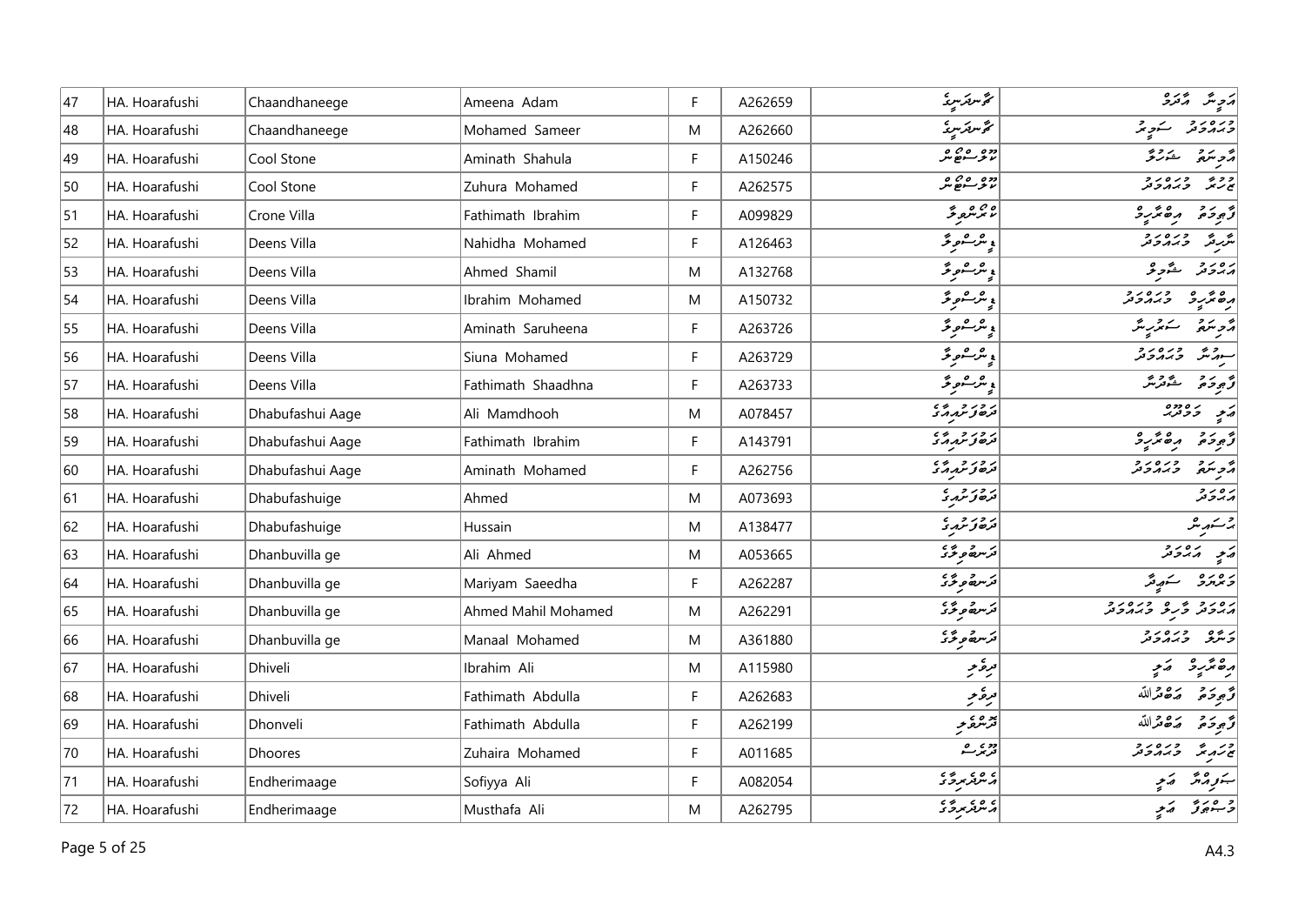| 73           | HA. Hoarafushi | Evening Villa  | Moosa Mohamed          | M         | A079642 | ىرە مىرى <i>شدە ب</i> ۇ                      | ووقع ورەرو                                                                                                                                                                                                                      |
|--------------|----------------|----------------|------------------------|-----------|---------|----------------------------------------------|---------------------------------------------------------------------------------------------------------------------------------------------------------------------------------------------------------------------------------|
| 74           | HA. Hoarafushi | Evening Villa  | Fathimath Shaura Moosa | F         | A306333 | ارە بىرىشدە بۇ                               | أزجوح والمرواة وواقع                                                                                                                                                                                                            |
| 75           | HA. Hoarafushi | Ever Blue      | Mohamed Abdul Shakoor  | ${\sf M}$ | A114581 | ג גם דבר<br>גם ינסיב                         | כנסני נסכם נמיד<br>קגהכת השתה ביות                                                                                                                                                                                              |
| 76           | HA. Hoarafushi | Ever Blue      | Zulaikha Hassan        | F         | A146773 | ے ر وود<br>גם <del>ب</del> رھ <del>ت</del> ر | ىم خەر شەك بەسكەنلەر                                                                                                                                                                                                            |
| 77           | HA. Hoarafushi | Ever Blue      | Abdul Shakoor Mohamed  | ${\sf M}$ | A264072 | ے رکھے تو دو<br>مرک <i>و تی</i> رہ تو        | ره وه ردو و ره رو<br>ג ه تر <i>ג شو بر ح ب</i> ر ح تر                                                                                                                                                                           |
| 78           | HA. Hoarafushi | Faalandhoshuge | Azra Aboobakuru        | F         | A263048 | ء ر ەيد د ،<br>تۆخ سرتىرىرى                  | נכש נחנפר                                                                                                                                                                                                                       |
| 79           | HA. Hoarafushi | Faalandhoshuge | Waheeda Aboobakru      | F         | A263050 | ء ر ەير د ،<br>توفرىترىرى                    | وبرقر بردوره و                                                                                                                                                                                                                  |
| 80           | HA. Hoarafushi | Faalandhoshuge | Ahmed Rishfan          | ${\sf M}$ | A263057 | ء ر ەير د ،<br>توفرىترىرى                    | رەرد برىشۇش                                                                                                                                                                                                                     |
| 81           | HA. Hoarafushi | Faalandhoshuge | Mohamed Rishvan        | M         | A263060 | ء ر ەير د ،<br>توفرىترىرى                    | ورەرو برخوش                                                                                                                                                                                                                     |
| 82           | HA. Hoarafushi | Fazaa          | Fathimath Shifanaz     | F         | A263401 | تریخ                                         | شەرگەنگە تە<br>ۇ ب <sub>و</sub> ر د                                                                                                                                                                                             |
| 83           | HA. Hoarafushi | Fazaa          | Asiyath Shehenaz       | F         | A263403 | ترتج                                         | پر<br>در سودره<br>ے <sup>ی</sup> مربع                                                                                                                                                                                           |
| 84           | HA. Hoarafushi | Fazaa          | Aminath Shabana        | F         | A263406 | ترتج                                         | شەھ ئىر<br>أرمز تر                                                                                                                                                                                                              |
| 85           | HA. Hoarafushi | Fehiali        | Aminath Mauroofa       | F         | A047425 | ۇ رېزىر                                      | ב הבי הברבי<br>גביתם, בגיבצ                                                                                                                                                                                                     |
| 86           | HA. Hoarafushi | Feyruge        | Ahmed Waheed           | M         | A085178 | در و د<br>توسر د                             | د ه د چه د کمپوټر                                                                                                                                                                                                               |
| 87           | HA. Hoarafushi | Feyruge        | Mohamed Hussain        | ${\sf M}$ | A262954 | ړے و بر<br>تو سری                            | ورەرو ئەسەر                                                                                                                                                                                                                     |
| 88           | HA. Hoarafushi | Feyruge        | Hassan Shujau          | M         | A262957 | ړے و پر<br>تو موری                           | ير کي شروح د                                                                                                                                                                                                                    |
| 89           | HA. Hoarafushi | Feyruge        | Aminath Saalimaa       | F         | A327474 | ړے و بر<br>تو سری                            | أأروبتهم ستوقر                                                                                                                                                                                                                  |
| $ 90\rangle$ | HA. Hoarafushi | Finivaage      | Fathuhulla Hussain     | ${\sf M}$ | A057586 | وسرځ ځ                                       | وحويرالله برسكوريش                                                                                                                                                                                                              |
| 91           | HA. Hoarafushi | Finivaage      | Hussain Gasim          | M         | A262352 | و سرچ <sup>ء</sup><br>تر سرچ                 | جەسكەر سىر قىلىنىشى تەرىپ بىر كەنتى بىر ئەنگەن كەنتى بىر ئەنگە بىر كەنتى بىر كەنتى بىر كەنتى بىر كەنتى بىر كەن<br>مەنتى بىر كەنتى بىر كەنتى بىر كەنتى بىر كەنتى بىر كەنتى بىر كەنتى بىر كەنتى بىر كەنتى بىر كەنتى بىر كەنتى بىر |
| 92           | HA. Hoarafushi | Finivaage      | Abida Hussain          | F         | A262355 | وسرځ ځ                                       | ړُهِ پُر سر پر                                                                                                                                                                                                                  |
| 93           | HA. Hoarafushi | Fusthulhaage   | Fathimath Rinzee       | F         | A114250 | د ۱۵۵۵ و.<br>تو سوچونو د                     | تواودة المرشي                                                                                                                                                                                                                   |
| 94           | HA. Hoarafushi | Fusthulhaage   | Hawwa Rishfa Latheef   | F         | A262164 | د ۱۵۶۵ و.<br>تو سومونۍ                       |                                                                                                                                                                                                                                 |
| 95           | HA. Hoarafushi | Gulhazaaruge   | Ahmed Zakariyya        | ${\sf M}$ | A043693 | و ہ مربر و ،<br>ى محرم تع بىرى               | גפני היותרית                                                                                                                                                                                                                    |
| 96           | HA. Hoarafushi | Gulhazaaruge   | Ali Zakariyya          | M         | A058671 | و ہ مر پر و ،<br>مح <b>رض بو</b> ر           | أوسم والمتعمد والمحمد                                                                                                                                                                                                           |
| 97           | HA. Hoarafushi | Gulhazaaruge   | Najumunnisa Nafees     | F         | A262331 | و ه ر پر و ،<br>د نژرنځ برو                  | بروده برت بروت<br>تروده برت بروت                                                                                                                                                                                                |
| 98           | HA. Hoarafushi | Gulhazaaruge   | Hamidha Zakariya       | F         | A262342 | و ہ مر پر و ،<br>مح <b>رض بو</b> ر           | ה כל ג'ור הי                                                                                                                                                                                                                    |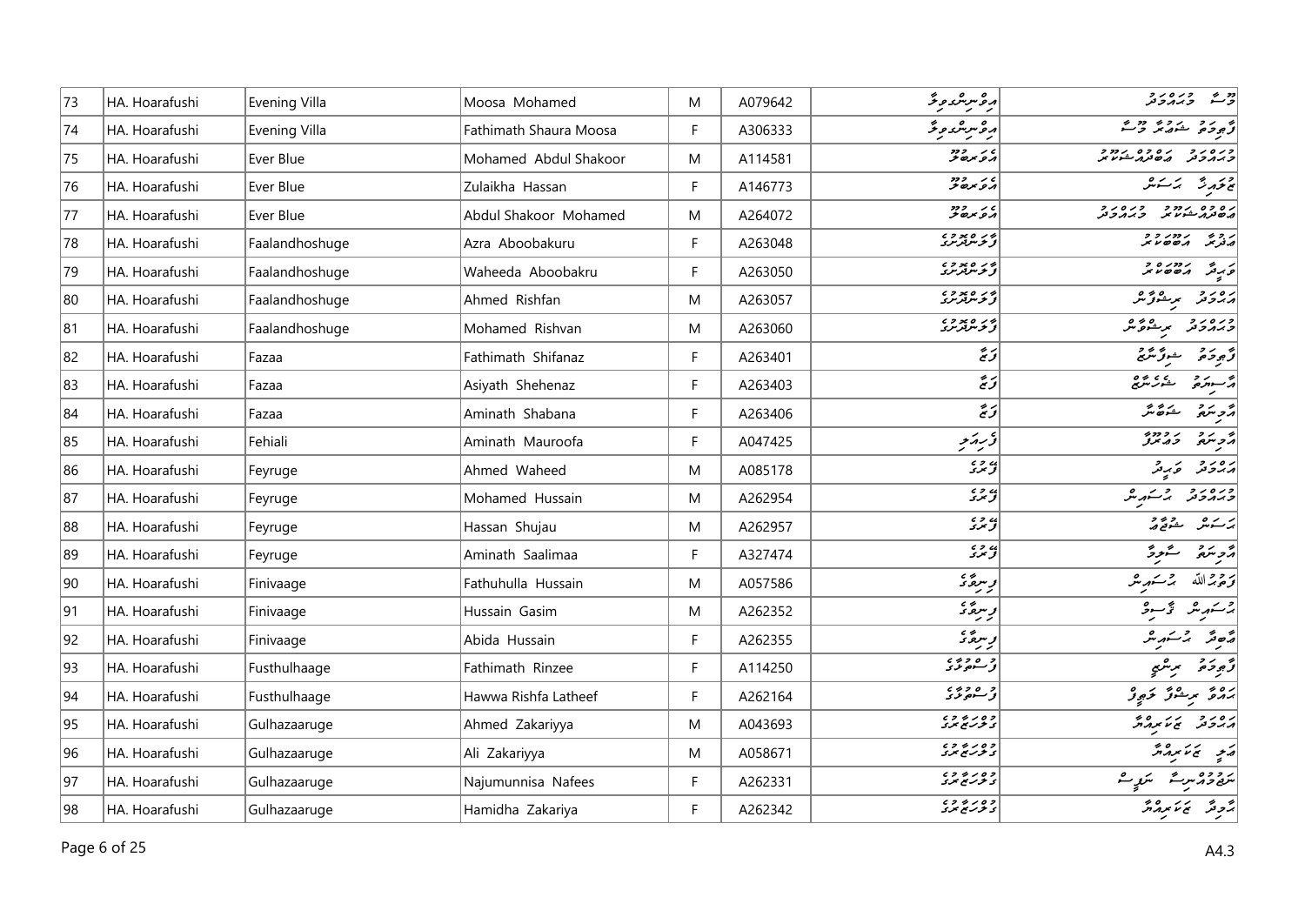| 99  | HA. Hoarafushi | Gulzaaru Vaadhee | Hussain Hameed          | M  | A046107 | وه و و و پر<br>  د څري مرمو پر                                                                                                                                                                                                 | جەسىمبە ئە <sub>ج</sub> ەتر                |
|-----|----------------|------------------|-------------------------|----|---------|--------------------------------------------------------------------------------------------------------------------------------------------------------------------------------------------------------------------------------|--------------------------------------------|
| 100 | HA. Hoarafushi | Gulzaaru Vaadhee | Mohamed Hameed          | M  | A052779 | و ه چ چ چې په کليمو کليمو په په کليمو په کليمو په کليمو کليمو کليمو کليمو کليمو کليمو کليمو کليمو کليمو کليمو<br>د کليمو کليمو کليمو کليمو کليمو کليمو کليمو کليمو کليمو کليمو کليمو کليمو کليمو کليمو کليمو کليمو کليمو کليمو | ورەرو بەرە                                 |
| 101 | HA. Hoarafushi | Gulzaaru Vaadhee | Mariyam Niha Hussain    | F. | A262589 | د ه و و و و پر                                                                                                                                                                                                                 | במתכנית הבינות                             |
| 102 | HA. Hoarafushi | Gulzaaru Vaadhee | Abdul Hameed Ibrahim    | M  | A264388 | وه و و و و.<br>  د نریځ مروگور                                                                                                                                                                                                 | גם כפגב הפיציב                             |
| 103 | HA. Hoarafushi | Gulzaaru Vaadhee | Hassan Hameed           | M  | A264392 | د ه پر د په                                                                                                                                                                                                                    | يز کے مرکز پر تر                           |
| 104 | HA. Hoarafushi | Gulzaaru Vaadhee | Ahmed Fuad              | M  | A264397 | و ه پر د محمد پر<br>د نومځ مرغ مړ                                                                                                                                                                                              | ره رح در د<br>مرکز و مرکز                  |
| 105 | HA. Hoarafushi | Gulzaaruge       | Hashim Abdul Gany       | M  | A043777 | و ه پر و ،<br>د نومځ مور                                                                                                                                                                                                       | ر ده ده دور پر                             |
| 106 | HA. Hoarafushi | Gulzaaruge       | Mohamed Latheef         | M  | A052800 | و ه پر و ،<br>د نومځ مرد                                                                                                                                                                                                       | ورەرو كەر                                  |
| 107 | HA. Hoarafushi | Gulzaaruge       | Ameena Ibrahim          | F. | A054091 | و ه پر و ،<br>د نومځ مرد                                                                                                                                                                                                       | أرَجِسٌ مِعْمَدِهِ                         |
| 108 | HA. Hoarafushi | Gulzaaruge       | Ahmed Latheef           | M  | A066201 | و ه پر و ء<br>د نومځ مور                                                                                                                                                                                                       | رەر ئەر                                    |
| 109 | HA. Hoarafushi | Gulzaaruge       | Abdul Ghanee Idrees     | M  | A075187 | و ه پر و ء<br>د نومځ مرد                                                                                                                                                                                                       | גם כפנית התיקים                            |
| 110 | HA. Hoarafushi | Gulzaaruge       | Hudha Abdul Ganee       | F  | A262984 | و ه پر و ،<br>د نومځ مرد                                                                                                                                                                                                       | وه ره ووړس                                 |
| 111 | HA. Hoarafushi | Gulzaaruge       | Aminath Hishmath Hashim | F  | A317801 | و ه پر و ،<br>د نومځ مرد                                                                                                                                                                                                       |                                            |
| 112 | HA. Hoarafushi | Haiy Thari       | Hafeeza Gasim           | F  | A264170 | رەرىر                                                                                                                                                                                                                          | برَوٍ پُن تَوَ -- دِ                       |
| 113 | HA. Hoarafushi | Havaas           | Raziyya Ibrahim         | F  | A099076 | ر پۇ ھ                                                                                                                                                                                                                         | ת בחירה תפתעים                             |
| 114 | HA. Hoarafushi | Himaaliyaa       | Mohamed Adil            | M  | A263426 | رۇمۇر                                                                                                                                                                                                                          | ورەر د ئېرنى                               |
| 115 | HA. Hoarafushi | Hiriyaa          | Mohamed Saleem          | M  | A138270 | ىر بىرەڭر<br>مە                                                                                                                                                                                                                | ورەرو سكود                                 |
| 116 | HA. Hoarafushi | Hiriyaa          | Ilhama Abdul Gafoor     | F  | A140898 | ىر بىر پىش                                                                                                                                                                                                                     | بروژڅ<br>ر ٥ ۶ ٥ ٥ روو و<br>پرڪ تعريبي تعر |
| 117 | HA. Hoarafushi | Hiriyaa          | Fathimath Adam          | F  | A253632 | ىر بىر پىش                                                                                                                                                                                                                     | پور ہ<br>مرکزو<br>توجو ځانو                |
| 118 | HA. Hoarafushi | Hiriyaa          | Aishath Ragadha         | F  | A263093 | ر بر پژ<br>ر                                                                                                                                                                                                                   | وأرجنني بمذكر                              |
| 119 | HA. Hoarafushi | Hiriyaa          | Ibrahim Fazeel          | M  | A263100 | ىر بىر دىگە<br>مە                                                                                                                                                                                                              | رەپرىر زېږ                                 |
| 120 | HA. Hoarafushi | Hiriyaa          | Aminath Abdul Gafoor    | F  | A263102 | ر بر پژ<br>ر                                                                                                                                                                                                                   | و سرد ده ده دود و                          |
| 121 | HA. Hoarafushi | Hiriyaa          | Abdullah Ihsan          | M  | A263105 | ر بودگر<br>مر                                                                                                                                                                                                                  | أرەقماللە مەر ئىگە                         |
| 122 | HA. Hoarafushi | Hiyaafinige      | Nasir Aboobakuru        | M  | A155836 | ىرەڭرو بىر <u>ى</u><br>مەسىر                                                                                                                                                                                                   | 52722                                      |
| 123 | HA. Hoarafushi | Hiyaafinige      | Unaiza Hassan           | F  | A257463 | <br>  برېژو مېرنگه                                                                                                                                                                                                             | ومئديح<br>برسەيىر                          |
| 124 | HA. Hoarafushi | Hiyaafinige      | Mohamed Nasir           | M  | A263917 | ىرەد ئوسرى                                                                                                                                                                                                                     | ورەرو شەر                                  |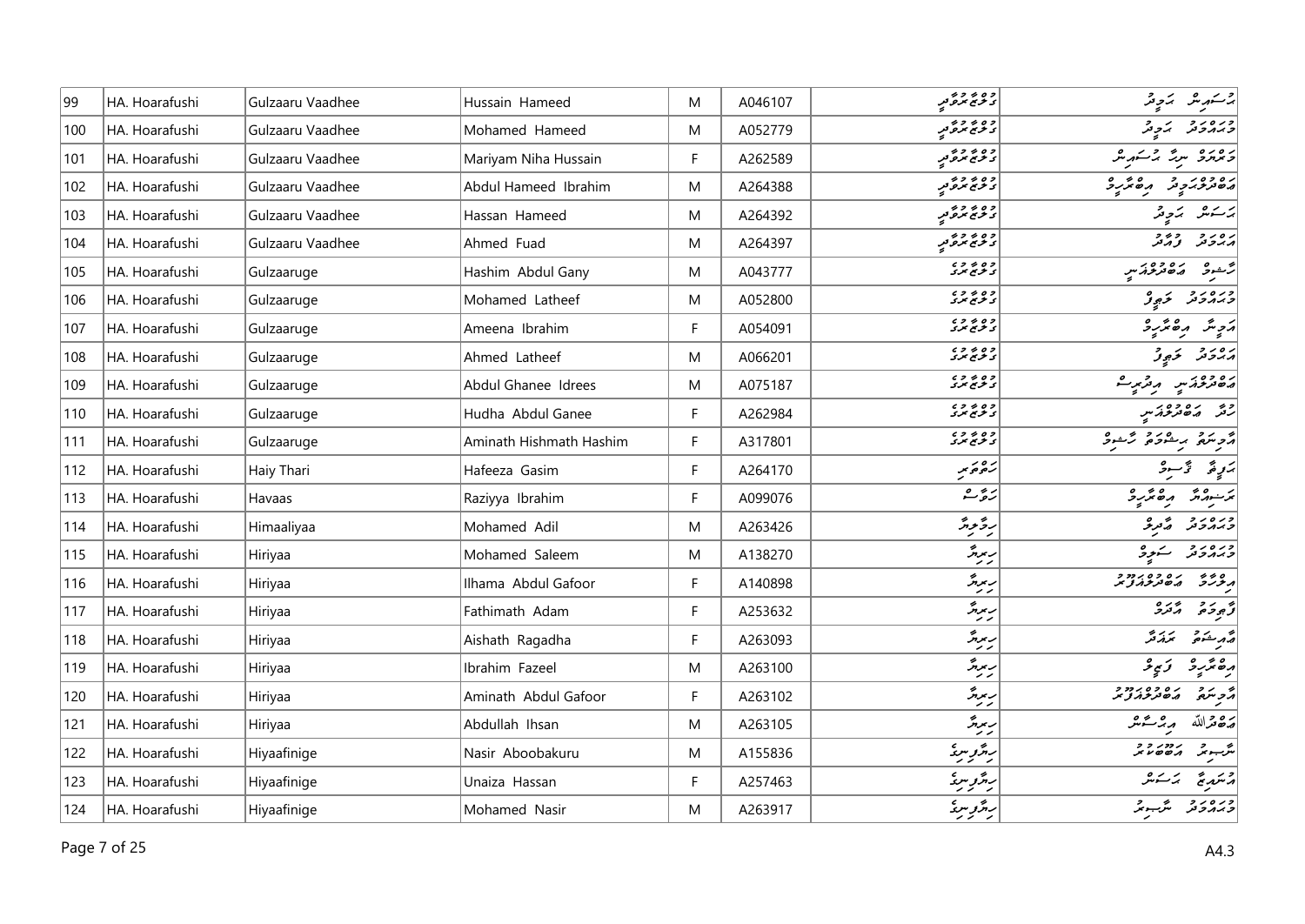| 125 | HA. Hoarafushi | Hiyaafinige  | Fathmath Nasir        | F         | A263922 | ىرەد ۋېرى <u>دى</u>                     | مترسونر<br>و مرد<br>افراد مرد م                        |
|-----|----------------|--------------|-----------------------|-----------|---------|-----------------------------------------|--------------------------------------------------------|
| 126 | HA. Hoarafushi | Hiyaafinige  | Raheemaa Nasir        | F         | A263925 | ىرەد ۋېرى                               | بزردة<br>مترجيه                                        |
| 127 | HA. Hoarafushi | Hiyaafinige  | Ibrahim Hafeez        | ${\sf M}$ | A263926 | ىر پۇ بورى<br>بە                        | وه ټرېږ<br>برَوٍ پُر                                   |
| 128 | HA. Hoarafushi | Hiyaafinige  | Aminath Zushana       | F         | A292166 | ىر پۇ بورى<br>بە                        | أأرمز<br>چڙ مٿر پٿر<br>مح                              |
| 129 | HA. Hoarafushi | Hudhumaa     | Fathimath Shamila     | F         | A081314 | و و په<br>ر ترو                         | ۇۋۇۋە شۇرۇ                                             |
| 130 | HA. Hoarafushi | Hunaru       | Ibrahim Husaam        | M         | A262583 | و بر و<br>رس                            | وە ئۈرۈ<br>رمعيق                                       |
| 131 | HA. Hoarafushi | Hunaru       | Ahmed Fayaz           | M         | A264148 | و بر و<br>رس                            | برەرد روت                                              |
| 132 | HA. Hoarafushi | Hunaru       | Aishath Zaamath       | F         | A264149 | حە ئەرىپە<br>مەنگەنلەر                  | أحد مشتور بالمحدود                                     |
| 133 | HA. Hoarafushi | Huraa        | Hussain Naeem Ahmed   | ${\sf M}$ | A093698 | رمجر                                    |                                                        |
| 134 | HA. Hoarafushi | Huraa        | Hafiza Ahmed          | F         | A105376 | رمجر                                    | أثروة أرورة                                            |
| 135 | HA. Hoarafushi | Huravee      | Ahmed Adam            | M         | A046089 | ترىخرەپە                                | بره رو به ره                                           |
| 136 | HA. Hoarafushi | Ihuraamuge   | Ismail Hafeez         | M         | A263111 | اړر څوده                                | برڪرديو پرياءِ                                         |
| 137 | HA. Hoarafushi | Irudhoadhi   | Aishath Zuhudha       | F         | A111322 | ويحوهور                                 | و در دور دور در در در میباشد.<br>در مرد شوه در سی مرکز |
| 138 | HA. Hoarafushi | Irudhoadhi   | Mariyam Adam          | F         | A121605 | ىر بردى<br>بر بىرتىرىپە                 | נסנס שנס                                               |
| 139 | HA. Hoarafushi | Irudhoadhi   | Aishath Fahudha       | F         | A358212 | ويحوهور                                 | أشهر مشتهى وكرفر                                       |
| 140 | HA. Hoarafushi | Irudhoadhi   | Ahmed Muneez          | ${\sf M}$ | A359099 | ىر بردى<br>بر بىرتىرىپە                 | رەرو وسرچ                                              |
| 141 | HA. Hoarafushi | Javvuge      | Mohamed Yoosuf        | M         | A262633 | ر ه و ء<br>قع پر پو ي                   | כנים ג'ב בכי<br><mark>כמו כל יול י</mark>              |
| 142 | HA. Hoarafushi | Javvuge      | Azmeera               | F         | A262636 | ر ه و ء<br>قع پر و ی                    | لرءحية                                                 |
| 143 | HA. Hoarafushi | Javvuge      | Ahmed Aslam           | M         | A262649 | ر ه و ء<br>ق پر و ي                     | גם גם גם גם                                            |
| 144 | HA. Hoarafushi | Javvuge      | Ahmeema Abdul Rahman  | F         | A262651 | ر ه و ء<br>ق مرو د                      | ر ٥ ۶ ٥ ٠ ٥ ٠ ٥<br>پرې تر پر بر تر س<br>تررىيە         |
| 145 | HA. Hoarafushi | Javvuge      | Ibrahim Arif          | ${\sf M}$ | A262654 | ره و ء<br>  ق پر و د                    | ە ھەترىرى<br>برھەترىرى<br>ە ئىمبرى                     |
| 146 | HA. Hoarafushi | Jeezaa       | Fathimath Waseema     | F         | A122641 | ي پخ                                    | وحجاجهم<br>ە ئەسىرىتى                                  |
| 147 | HA. Hoarafushi | Jeezaa       | Mariyam Ali           | F         | A261188 | م<br>مح <sup>م</sup> ح                  | ر ه ر ه<br>د بربرگ<br>ەتىر                             |
| 148 | HA. Hoarafushi | Jeezaa       | Dhifleena Ali         | F         | A261190 | ج تح                                    | مرو <sub>م</sub> پر مکم                                |
| 149 | HA. Hoarafushi | Kadhurumaage | Aminath Nahula        | F         | A154676 | ر و و د ،<br>ما تعریمر <del>و</del> ی   | أأرمز<br>سرويځ                                         |
| 150 | HA. Hoarafushi | Kadhurumaage | Siththi Dhon Thuththu | F         | A263655 | ر و و د د<br>ما تعریمر <del>ت</del> ر ی | داره دار ۱۶۵۶                                          |
|     |                |              |                       |           |         |                                         |                                                        |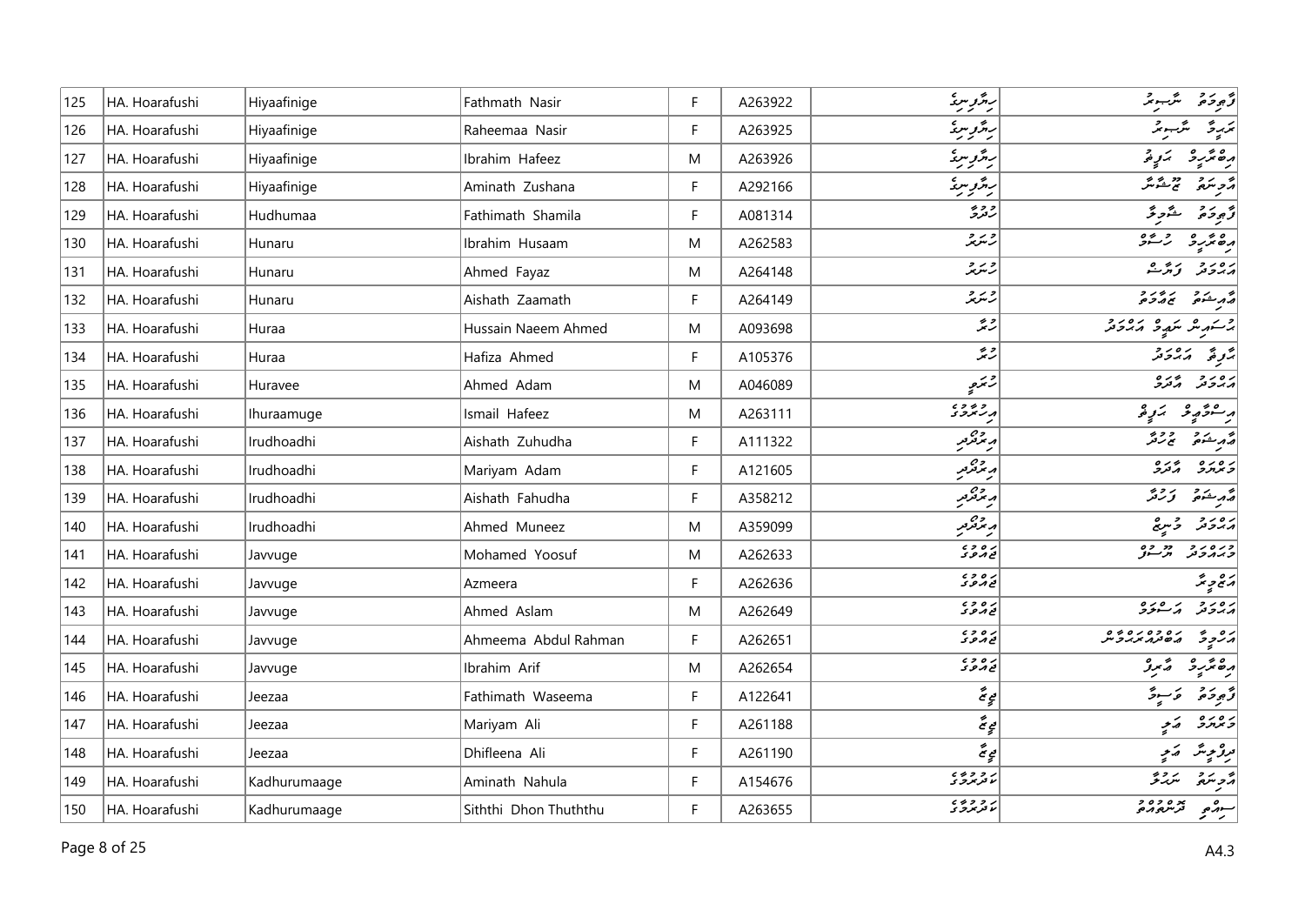| 151 | HA. Hoarafushi | Kandholhumaage    | Mohamed Riza           | M  | A047448 | ر سو و د د<br>را سربر و د                 | وره رو برگ                                             |
|-----|----------------|-------------------|------------------------|----|---------|-------------------------------------------|--------------------------------------------------------|
| 152 | HA. Hoarafushi | Kandholhumaage    | Ali Ziyaadh Mohamed    | M  | A236012 | ر پر دی۔<br>ما سربرتر ت                   | ג׳בְ הַתְצֹב בְּנוּ בְּב                               |
| 153 | HA. Hoarafushi | Kandholhumaage    | Aishath Zoona Mohamed  | F  | A236080 | ر سو و د د<br>ما سربر و د                 | و مشترد دوره دره در د                                  |
| 154 | HA. Hoarafushi | Kashmeeru Vaadhee | Ahmed Hussain          | M  | A099269 | ر کے دیے تعریف کے مالک<br>مناسب کے مناسبے | ره رو ورد ه                                            |
| 155 | HA. Hoarafushi | Kudhiraiymaage    | Hussain Mohamed        | M  | A119702 | د بره ده<br>  ما تربره ژ د                | ج سکه شده و بره در و                                   |
| 156 | HA. Hoarafushi | Kudhiraiymaage    | Hassan Waheed          | M  | A262667 | د پره وي<br>  پاسرمرو وي                  | بر سەش <sub>ھەيدى</sub> ر                              |
| 157 | HA. Hoarafushi | Kuri              | Aishath Waseela        | F  | A260465 | تتمبر                                     | أقهر مشكاة المتحر سوقر                                 |
| 158 | HA. Hoarafushi | Lhoheege          | Nooman Mohamed         | M  | A047587 | پو ري<br>غرب <sub>و</sub> نه              | ככשם כנסגב<br>יינגבית בגגבת                            |
| 159 | HA. Hoarafushi | Lhoheege          | Liusha Numan           | F. | A151671 | بو<br>غربې د                              | سرد و عبر<br>حەر ئىسىگە                                |
| 160 | HA. Hoarafushi | Lhoheege          | Hafeeza Nooman         | F  | A264492 | پور ۽<br>عربي ت                           | پَرۡ یِمۡ مِیۡ مِیۡ مِیۡ مِ                            |
| 161 | HA. Hoarafushi | Lhoheege          | Mohamed Latheef        | M  | A264496 | بو<br>ئورىي<br>ئ                          | ورەرد كەبى                                             |
| 162 | HA. Hoarafushi | Liverpool         | Mohamed Nooradeen      | M  | A075986 | المجان المعجز                             | وره رو دوره و<br><i>د بد</i> رونر سربرمرس              |
| 163 | HA. Hoarafushi | Lucky House       | Sakeena Hussain        | F  | A054976 | الخربية بمعتقبة                           | اسىر بىر قى ئەسكىر بىر                                 |
| 164 | HA. Hoarafushi | Lucky House       | Ibrahim Mohamed        | M  | A061183 | ئەر <i>ىر ئەر</i> م                       | הפתיכ במהכת                                            |
| 165 | HA. Hoarafushi | Lucky House       | Farisha Ibrahim        | F  | A093775 | ىخ پە ئەچرىشە<br>م                        | ۇبرىش رەترىرو                                          |
| 166 | HA. Hoarafushi | Lucky House       | Aminath Naswa          | F. | A093778 | ى <i>خ بەر بەر</i> م                      |                                                        |
| 167 | HA. Hoarafushi | Lucky House       | Aishath Nadha          | F. | A263046 | ئەر <i>ىرى</i> ئەرق                       | أقدم ويستحق الترقير                                    |
| 168 | HA. Hoarafushi | Maafiya           | Ibrahim Rasheed        | M  | A093787 | د و د کر                                  | رە ئرىر ئىسىمى ئى                                      |
| 169 | HA. Hoarafushi | Maafiya           | Fauzaa Rasheed         | F  | A260653 | د و بر<br>م                               | $rac{2}{5}$                                            |
| 170 | HA. Hoarafushi | Maahaakuri        | Maimoona Abdul Latheef | F  | A053055 | وَرَحْمَعَ مِرِ                           | C CCC COLOR COLO                                       |
| 171 | HA. Hoarafushi | Maakoani          | Aminath Leela          | F  | A058144 | و مهمبر<br>مر                             | أزويتم ويجر                                            |
| 172 | HA. Hoarafushi | Maakoani          | Ali Ahmed              | M  | A093800 | وتنتمبر                                   | أوسم بره رد                                            |
| 173 | HA. Hoarafushi | Maakoani          | Aishath Muna           | F  | A103340 | و په هېد<br>د کامبر                       | أمام ينسموا التحامل                                    |
| 174 | HA. Hoarafushi | Maakoani          | Mohamed Ashraf         | M  | A122407 | و مهمبر<br>حرمانبر                        | وره رو بر ۱۵ ده<br>وبردونو بر شوبرو                    |
| 175 | HA. Hoarafushi | Maakoani          | Ahmed Mohamed Najeeb   | Μ  | A263758 | و مهمبر<br>حرمانبر                        | ر 2 در 10 در 2 در مربع 2<br>ג بر 3 د بر بر 3 در مربع 2 |
| 176 | HA. Hoarafushi | Maakoani          | Muzna Ibrahim          | F  | A263763 | و په هېد<br>د ت                           | ويمش مقترره                                            |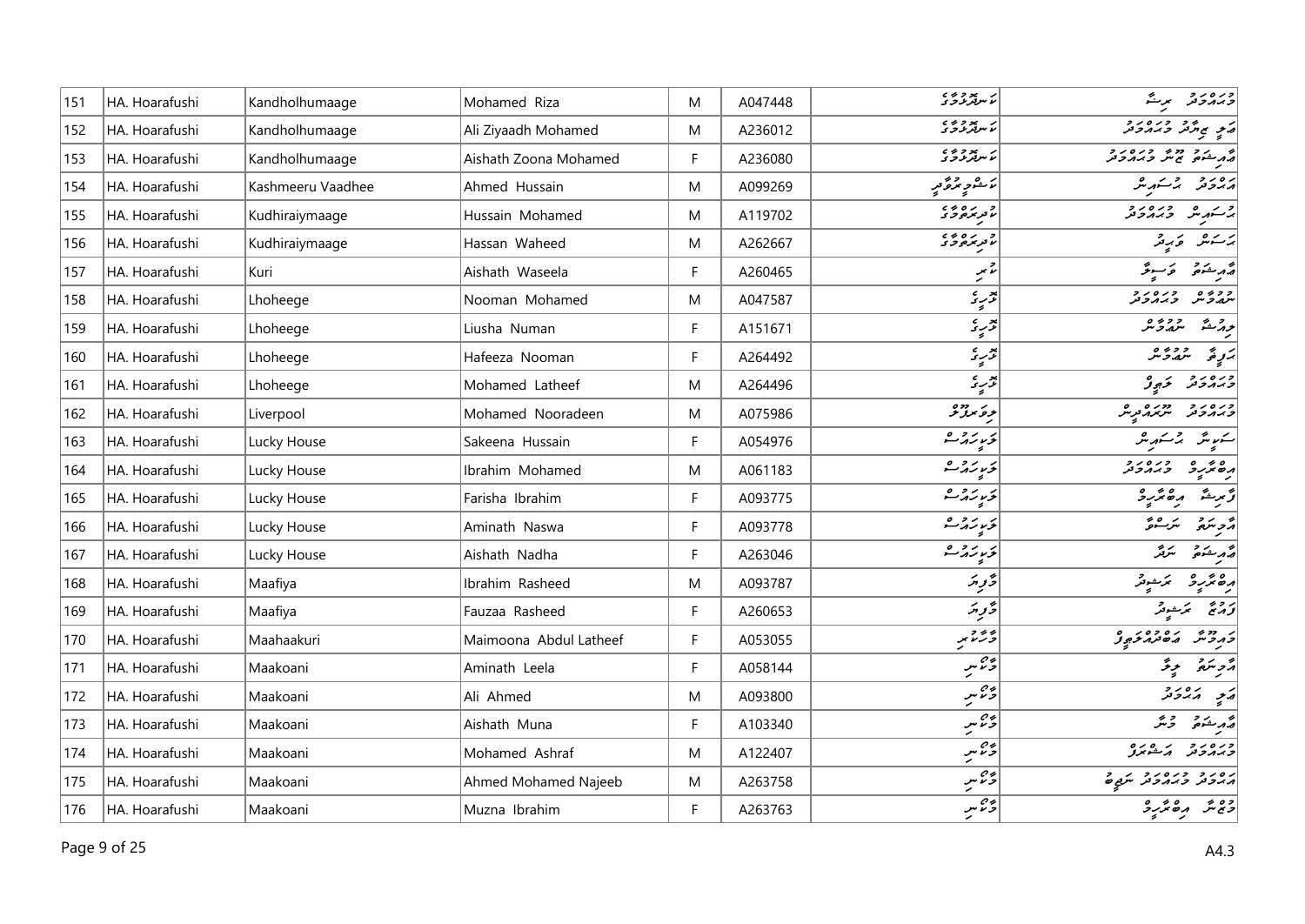| 177 | HA. Hoarafushi | Maalhika        | Ilyas Ibrahim               | M         | A023903 | ۇ بەر<br>م                                         | ەرھەترىر <sup>ى</sup><br>اروژگر                |
|-----|----------------|-----------------|-----------------------------|-----------|---------|----------------------------------------------------|------------------------------------------------|
| 178 | HA. Hoarafushi | Maalhika        | Sharafiyya Ali              | F         | A261259 | ۇ رىدىكە<br>مەس                                    | خنوره تر المن                                  |
| 179 | HA. Hoarafushi | Maalhika        | Ameer Ilyas                 | M         | A261930 | ځ مونهٔ<br>حر                                      | ړ ده مروژگ                                     |
| 180 | HA. Hoarafushi | Maaolhu         | Raziyya Yoosuf              | F         | A262631 | پر پر و<br>و پر نو                                 | بر شوره ده اور دو                              |
| 181 | HA. Hoarafushi | Maaz            | Murthala Ali                | ${\sf M}$ | A060958 | $\overset{o}{\mathscr{E}}\overset{o}{\mathscr{S}}$ | دور محمد مکم                                   |
| 182 | HA. Hoarafushi | Mahal           | Aalima Shaura Ismail        | F         | A262655 | ۇبرۇ                                               | ړو ځمړنه ره د د                                |
| 183 | HA. Hoarafushi | Malaahaa        | Fathimath Mohamed           | F         | A141230 | رژژ                                                | و ره ر و<br>تر بر رو تر<br>و مر د<br>تر مور مو |
| 184 | HA. Hoarafushi | Malaaz          | Moosa Najeeb                | M         | A043701 | ترڅي                                               | تزئے سربے صح                                   |
| 185 | HA. Hoarafushi | Malaaz          | Aminath Najeeb              | F         | A072251 | ترڅې                                               |                                                |
| 186 | HA. Hoarafushi | Malaaz          | Rahma Moosa                 | F         | A104548 | ترڅرنځ                                             | بره پچ<br>دو مح                                |
| 187 | HA. Hoarafushi | Malaaz          | Shaahunaz                   | F         | A262614 | ر ژه<br>د ژه                                       | شەر ئەر                                        |
| 188 | HA. Hoarafushi | Malaaz          | Rauna Moosa                 | F         | A262619 | ترمج ہ                                             | دومشر<br>بردير                                 |
| 189 | HA. Hoarafushi | Manaam          | Aminath Ali                 | F         | A162724 | تر شرو                                             | أأدمني أأبر                                    |
| 190 | HA. Hoarafushi | Manaam          | Aishath Asra                | F         | A260544 | ىر شرە                                             | وأمرشتم وأرائح                                 |
| 191 | HA. Hoarafushi | Manzil          | Abdul Gafoor Moosa          | M         | A009474 | ئەش <sub>ىر</sub> ۋ                                | נס כסנכבר כבר.<br>הסטניבה צייר                 |
| 192 | HA. Hoarafushi | Minivan Asseyri | Aishath Sakha               | F         | A326419 | ج سرنو مهم ده عم                                   | أقهر منصور المستورثة                           |
| 193 | HA. Hoarafushi | Mirihimaage     | Mohamed Haarish             | ${\sf M}$ | A144633 | ا د برر دی<br>ار برر دی                            | ورەرو گىرگ                                     |
| 194 | HA. Hoarafushi | Mirihimaage     | Abdulla Dhon Kokko          | M         | A262299 | ا و بور و ء<br>اب بور و د                          | بو ه بو ه بو<br>ترس د ر<br>برە تراللە          |
| 195 | HA. Hoarafushi | Mirufaa         | Ali Amir Mohamed            | M         | A055932 | جرىمرتز                                            | أيمو المرد وبرورو                              |
| 196 | HA. Hoarafushi | Mirufaa         | Fareedha Mohamed            | F         | A101904 | حرىمرتز                                            | ترىرى درەرد                                    |
| 197 | HA. Hoarafushi | Mirufaa         | Fathimath Faiha Ali         | F         | A260506 | حرىمرتز                                            | وتودة ورثا أو                                  |
| 198 | HA. Hoarafushi | Moon Light      | Abdul Hannan                | M         | A077223 | وده ره<br>د سر <sub>خرار</sub> ه                   | ره وه ره مره<br>مەھىرىس سرس                    |
| 199 | HA. Hoarafushi | Moon Light      | Abida Hussain               | F         | A093780 | وده پر ه                                           | أقاصر فالمتسر مثر                              |
| 200 | HA. Hoarafushi | Moon Light      | Khairunnisa Yoosuf          | F         | A260385 | وده پر ه                                           | ئەر بۇرۇس ئەسىر مەر دە<br>ئ                    |
| 201 | HA. Hoarafushi | Moon Light      | Aishath Waheeda             | F         | A263062 | لتشريخهم                                           | ومدينة ورقر                                    |
| 202 | HA. Hoarafushi | Moon Light      | Aminath Shaufa Abdul Hannan | F         | A263063 | روموبر ۾                                           | ه د د د د د د د د د د د و د د                  |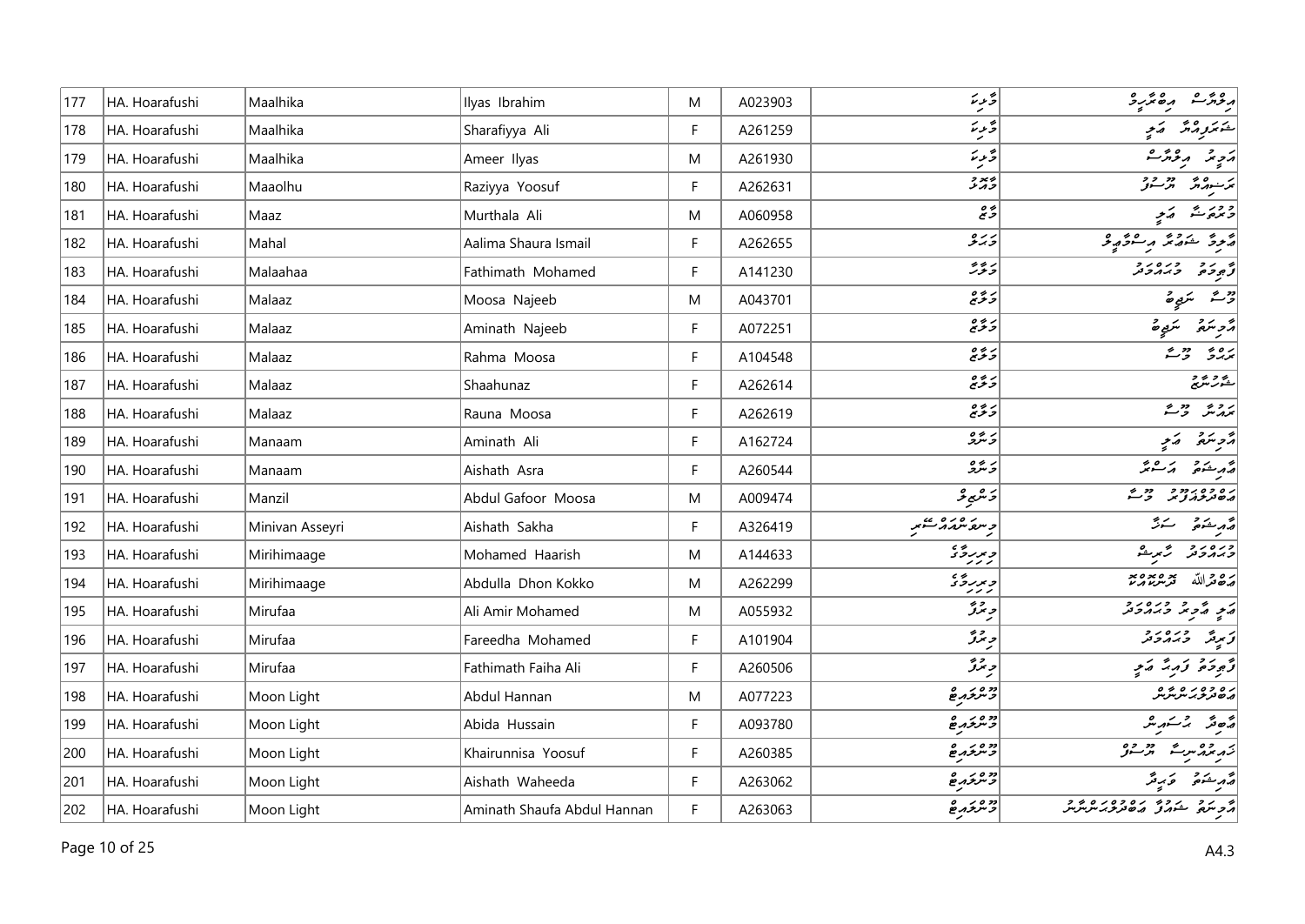| 203 | HA. Hoarafushi | Moon Light     | Mohamed Shaahee         | ${\sf M}$ | A330976 | دوم در ه                   | 3 د بر 2 د مر<br>ے گھرے                                                                                                                                                                                                          |
|-----|----------------|----------------|-------------------------|-----------|---------|----------------------------|----------------------------------------------------------------------------------------------------------------------------------------------------------------------------------------------------------------------------------|
| 204 | HA. Hoarafushi | Moonimaage     | Abdulla Hameed          | M         | A083261 | دو په په<br> د سرچ ی       | أصفحتهالله بحرجته                                                                                                                                                                                                                |
| 205 | HA. Hoarafushi | Moonimaage     | Ibrahim Hameed          | M         | A114395 | ادو سرچ <sub>ی</sub>       | رە ئرىر ئىچى                                                                                                                                                                                                                     |
| 206 | HA. Hoarafushi | Moonimaage     | Abdul Hameed Hussain    | M         | A264029 | חי<br>קייקבצ               | גם כסן כל גלותיות                                                                                                                                                                                                                |
| 207 | HA. Hoarafushi | Moonimaage     | Sheereena Abdul Hameed  | F         | A264033 | دو په په<br>د سرچنې        | شومرس م2000 و م                                                                                                                                                                                                                  |
| 208 | HA. Hoarafushi | Moonimaage     | Jameela Hussain         | F         | A264035 | دو<br>ترسرچری              | ى جۇ ئەسىر مەر                                                                                                                                                                                                                   |
| 209 | HA. Hoarafushi | Moorithi       | Mohamed Nizar           | ${\sf M}$ | A093824 | ود<br>ترسمر مر             |                                                                                                                                                                                                                                  |
| 210 | HA. Hoarafushi | Moorithi       | Aminath Sharmeela       | F         | A122636 | ود<br>ترسمر مر             | شە ئەرىر ئۇ<br>أروسي                                                                                                                                                                                                             |
| 211 | HA. Hoarafushi | Moorithi       | Suzana                  | F         | A262161 | دد<br>تر <sub>مرجو</sub>   | ر جو پي <sub>گ</sub>                                                                                                                                                                                                             |
| 212 | HA. Hoarafushi | Moorithi       | Ibrahim Nimal           | M         | A262604 | ود<br>ترسمر مر             | رەترىر سردى                                                                                                                                                                                                                      |
| 213 | HA. Hoarafushi | Moorithi       | Ahmed Shuzaan Mohamed   | M         | A264521 | دد<br>ترسمر مر             | رەر د دەھ درەر د<br>مەدوس خەنجىر دىمەدوس                                                                                                                                                                                         |
| 214 | HA. Hoarafushi | Nalahiyaa      | Fareedha Naeem          | F         | A143080 | يتزبخر بثر                 | وَ يَرِمَّرُ - يَرْيَرِ وَ                                                                                                                                                                                                       |
| 215 | HA. Hoarafushi | Nalahiyaa      | Ajwadh Abdullah         | ${\sf M}$ | A158813 | يئر پخرېد پېژ              | مقومر مقدالله                                                                                                                                                                                                                    |
| 216 | HA. Hoarafushi | Nalahiyaa      | Mohamed Shain Ahmed     | M         | A306332 | يترىخرىدىخر                | ورەرو شەرش كەرورو                                                                                                                                                                                                                |
| 217 | HA. Hoarafushi | Nalareethige   | Ahmed Mohamed           | M         | A122633 | ىگە ئەسىرە ئە<br>ئەسىر     | ג פגב בג פגב<br>גגבע בגגבע                                                                                                                                                                                                       |
| 218 | HA. Hoarafushi | Nalareethige   | Ibrahim Mohamed         | M         | A163299 | ىئر ئۆسرە ئ                |                                                                                                                                                                                                                                  |
| 219 | HA. Hoarafushi | Nalareethige   | Nasheeda Zakariyya      | F         | A263410 | ىئر ئۆسرە ئ                | ו בל מי מי היותר ביותר ביותר ביותר ביותר ביותר ביותר ביותר ביותר ביותר ביותר ביותר ביותר ביותר ביותר ביותר ביו<br>היום היום ביותר ביותר ביותר ביותר ביותר ביותר ביותר ביותר ביותר ביותר ביותר ביותר ביותר ביותר ביותר ביותר ביות |
| 220 | HA. Hoarafushi | Nalareethige   | Ali Faiz                | M         | A263418 | ىر ئەسرە ئ                 | ړنو ژُړی                                                                                                                                                                                                                         |
| 221 | HA. Hoarafushi | Naseemee House | Adila Hussain           | F         | A074452 | ىئەسى <sub>دى</sub> رىدىشە | ۇيرۇ باشىرىش                                                                                                                                                                                                                     |
| 222 | HA. Hoarafushi | Naseemee House | Mohamed Mazeen Mujthaba | M         | A260484 | ىئەسىرىرىدىشە<br>ئ         | ورەر دېرې مرده ده.<br>د برماد ترې مرکز د تامون                                                                                                                                                                                   |
| 223 | HA. Hoarafushi | Naseemee House | Ibrahim Miusan Mujthaba | M         | A325630 |                            |                                                                                                                                                                                                                                  |
| 224 | HA. Hoarafushi | Naseemee Villa | Haseena Ali             | F         | A093750 | ىئرسوچە بۇ                 | يرسونتي الأمج                                                                                                                                                                                                                    |
| 225 | HA. Hoarafushi | Nayaabahaaru   | Shameema Hussain        | F         | A264056 | ر د د د و<br>سرگرځ تر      | خور بالتمرير                                                                                                                                                                                                                     |
| 226 | HA. Hoarafushi | New House      | Adam Naseer             | ${\sf M}$ | A056301 | سدىردە                     | پەرە<br>مەنىرى<br>ىئزىب تر                                                                                                                                                                                                       |
| 227 | HA. Hoarafushi | New House      | Fathimath Bushra        | F         | A147322 | سدىردە                     | ە ئەيەتىر<br>ۇ بوخ م                                                                                                                                                                                                             |
| 228 | HA. Hoarafushi | New House      | Khadeeja Moosa          | F         | A261568 | ابرويزه                    | رَمْرِجٌ وَ" ک                                                                                                                                                                                                                   |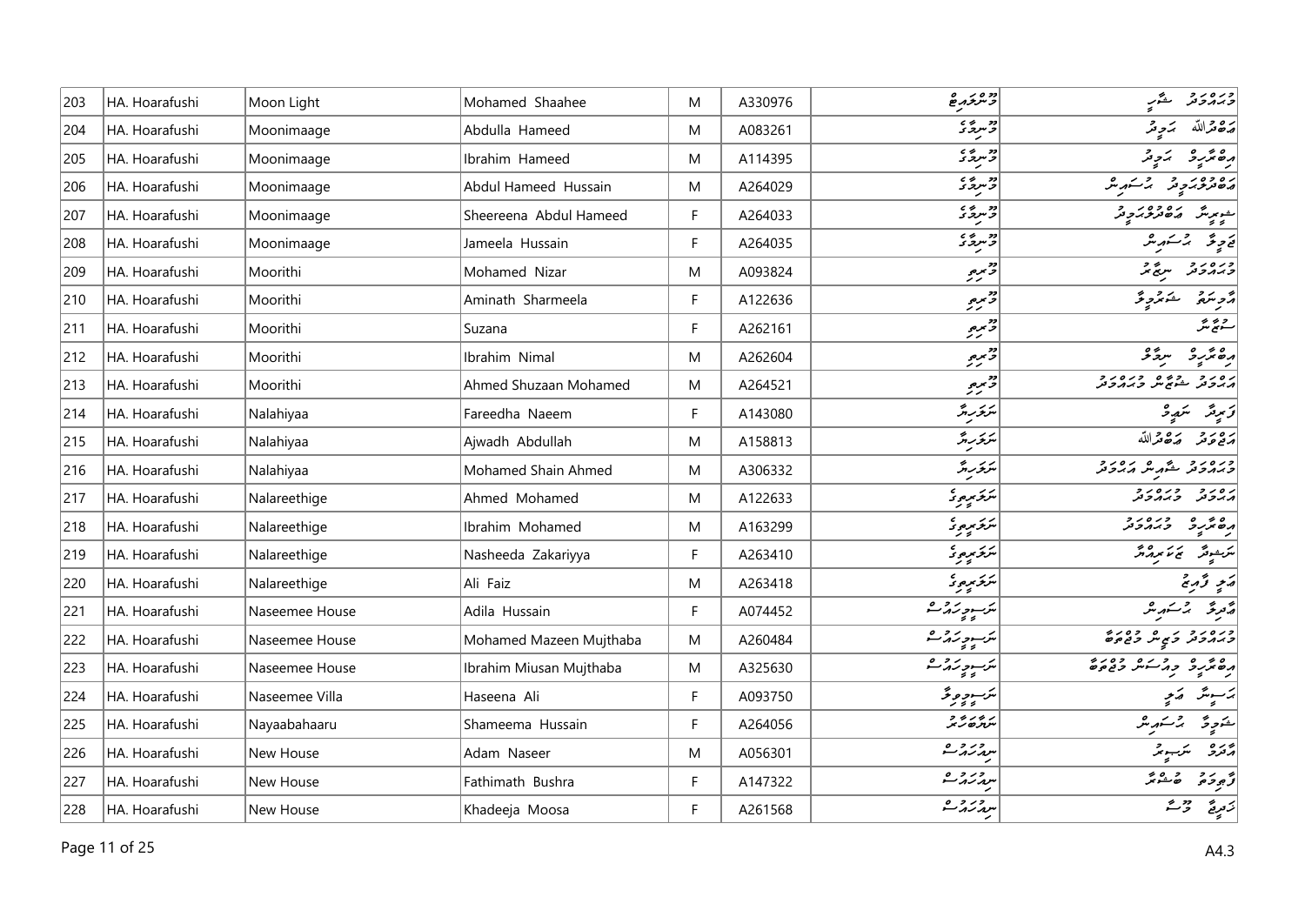| 229 | HA. Hoarafushi | Nikoshia     | Moosa Yoosuf          | M         | A072151 | سرین شورمج<br>سرینا شورمج                 | ېز يەرە<br>دی مشک                                       |
|-----|----------------|--------------|-----------------------|-----------|---------|-------------------------------------------|---------------------------------------------------------|
| 230 | HA. Hoarafushi | Nilanfaru    | Ibrahim Ali Manik     | M         | A261099 | سرنۇ سۇ ئىر                               | ە ھەترىر <sup>ە</sup>                                   |
| 231 | HA. Hoarafushi | Nilanfaru    | Ahmed Rashid          | M         | A261112 | سرىۋىشرىر 2                               | پرور و<br>بخرشە تۈ<br>مۈسىسە تۈ                         |
| 232 | HA. Hoarafushi | Nilanfaru    | Abdulla Sharafuddin   | M         | A261118 | سرىۋىشرىر 2                               | شە ئىروم قىرىش<br>برە برالله                            |
| 233 | HA. Hoarafushi | Nilanfaru    | Aminath               | F         | A263186 | البرىزىندىزىز                             | أرمز                                                    |
| 234 | HA. Hoarafushi | Nilanfaru    | Zahura Ahmed          | F         | A263188 | سرىۋىشرىر 2                               | بروی<br>ەر دەر                                          |
| 235 | HA. Hoarafushi | Nilanfaru    | Ummu Kulsooma         | F         | A263192 | سرىچە شرىر 2                              | و ۵ و و ۵ وويو<br>۱۸ ۱۸ رسم مونوک                       |
| 236 | HA. Hoarafushi | Nilanfaru    | Ibrahim Khaleel       | ${\sf M}$ | A263195 | سرىۋىدىر 2                                | رەپزىر ئېچى                                             |
| 237 | HA. Hoarafushi | Nilanfaru    | Aminath Zuhaina       | F         | A263198 | سرىۋىشرىر 2                               | و من المستخدم                                           |
| 238 | HA. Hoarafushi | Nirufa       | Nafeesa Ahmed         | F         | A048413 | سرىزۇ                                     | بر ٥ پر و<br>م <i>ر</i> بر <del>و</del> تر<br>سَموٍےً   |
| 239 | HA. Hoarafushi | Nirufa       | Aminath Waseema       | F         | A163286 | سرچری                                     | أروبترة<br>ە ئەسىرىتى                                   |
| 240 | HA. Hoarafushi | Noomuthee    | Khadheeja Ali         | F         | A264501 | ببرد م                                    | ئرَمَرِيَّ<br>پ<br>ەتىر                                 |
| 241 | HA. Hoarafushi | Noomuthee    | Hawwa Unoosha         | F         | A272566 | يزدمج                                     | $rac{20}{200}$<br>ر ديو په مخ                           |
| 242 | HA. Hoarafushi | Nooru Manzil | Inaya Hameed          | F         | A054571 | در در در در در د                          | ى <i>يەنىڭ بەچ</i> تر                                   |
| 243 | HA. Hoarafushi | Nooru Manzil | Hafeeza Najeeb        | F         | A094716 | دد در ه<br>مربر د مربع نو                 | پَرُوٍ هُمْ - سَرُمٍ هُ                                 |
| 244 | HA. Hoarafushi | Nooru Manzil | Abdul Hameed Ahmed    | M         | A100483 | دو در ه عربه ی<br>سر <i>مر</i> بر مربع نژ | גם כם ג'ם ג'ם ברי<br>ג'סינקי ביקר ג' הריב               |
| 245 | HA. Hoarafushi | Nooru Manzil | Hidhaya Hameed        | F         | A262567 | دو در عربه ع                              | رِمَّرْ مَرَّ مِرْ مِرْ                                 |
| 246 | HA. Hoarafushi | Noorussabaah | Ahmed Abdul Hameed    | M         | A061138 | دد و ه د بر ده و<br>سرچر ښونځه            | رەر دە دەرەر د                                          |
| 247 | HA. Hoarafushi | Noorussabaah | Mohamed Abdul Hameed  | M         | A061909 | دد و ه بر ده ه<br>سرپر پرستون             | وره رو ده وه رو<br><i>وب</i> رمرفر مان فر <i>وبر</i> ېږ |
| 248 | HA. Hoarafushi | Noorussabaah | Aminath Abdul Hameed  | F         | A061910 | دد د ه د ر پره<br>سرچه ښونه پر            | ړ ه د ور د د<br>ومحر سنرو                               |
| 249 | HA. Hoarafushi | Noorussabaah | Zubaida Aboobakur     | F         | A070256 | دد و ه پر ده ه<br>سربو پرسونه             | 77/77/7<br>ح ئەمرىگە                                    |
| 250 | HA. Hoarafushi | Noorussabaah | Mueena Abdul Hameed   | F         | A122662 | دد و ه بر ده ه<br>سرپور ښونه ر            | لترميته<br>ړ ۵۶۵ و د د                                  |
| 251 | HA. Hoarafushi | Noorussabaah | Ali Faseeh            | ${\sf M}$ | A159250 | دد د ه د ر پره<br>سرچه ښونه پر            | أنذي أوسيك                                              |
| 252 | HA. Hoarafushi | Noorussabaah | Khadeeja Abdul Hameed | F         | A263734 | دد و ه بر ده ه<br>سرپور ښونه پر           | ر ه د و د بر د<br>پره ترنوبر د تر<br>نزىرىقح            |
| 253 | HA. Hoarafushi | Noovilge     | Mohamed Mujuthaba     | M         | A061270 | چوپر 2 ء<br>سر <sub>کلو</sub> پو          | و ر ه ر و<br>و پر پر تر<br>و و ر پر<br>تر نع حی         |
| 254 | HA. Hoarafushi | Noovilge     | Sofiyya Mohamed       | F         | A093773 | يز <sub>حو</sub> لونه                     | התנגיל בגם גב                                           |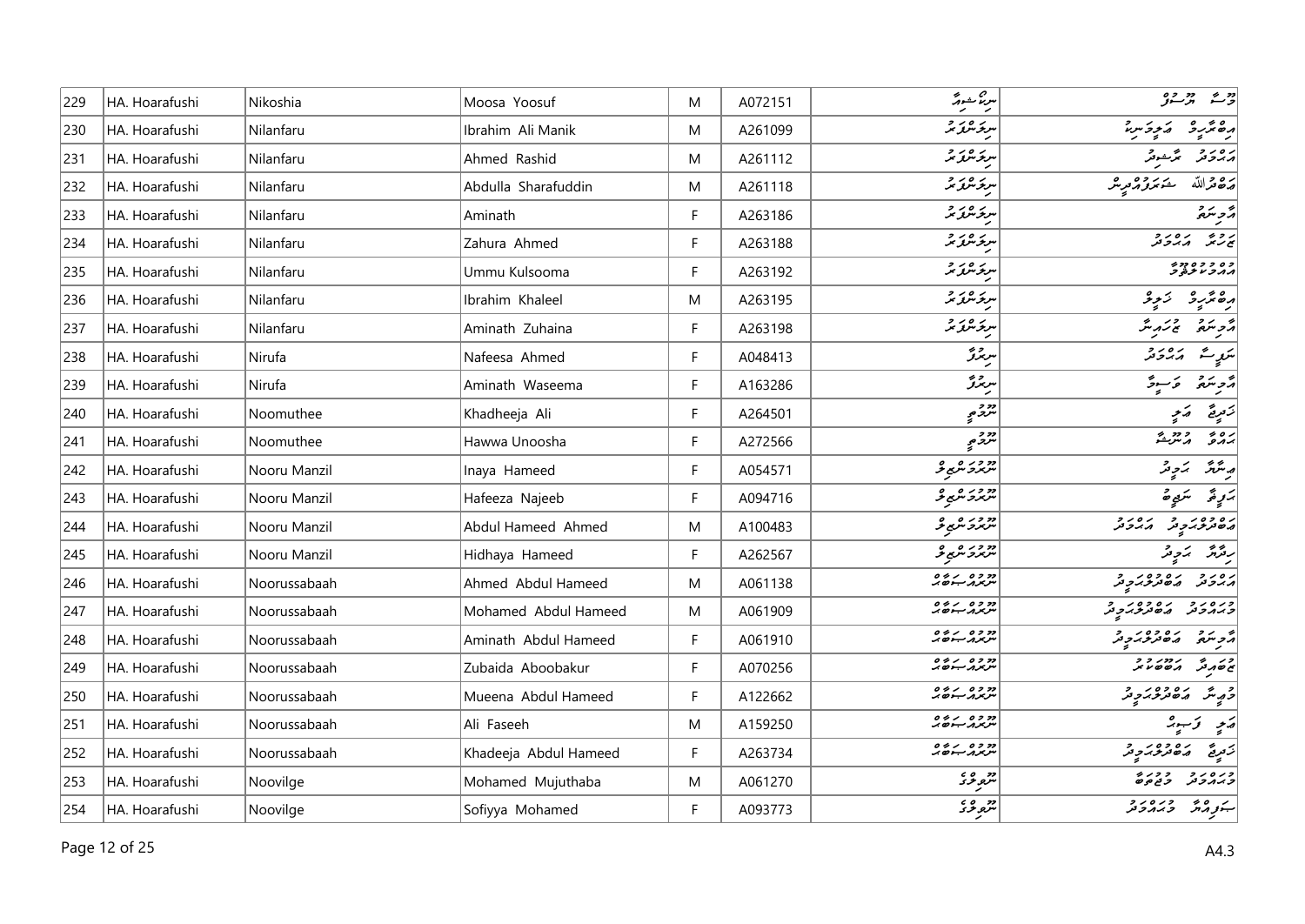| 255 | HA. Hoarafushi | Noovilge        | Fathmath Shazra        | F         | A262810 | دو ه ،<br>سر <sub>گر</sub> و د                                                                                                                                                                                                                                                                                                     | ے بچ بگر<br>ا تژ <sub>جو حر</sub> مو<br>ا                 |
|-----|----------------|-----------------|------------------------|-----------|---------|------------------------------------------------------------------------------------------------------------------------------------------------------------------------------------------------------------------------------------------------------------------------------------------------------------------------------------|-----------------------------------------------------------|
| 256 | HA. Hoarafushi | Noovilge        | Aminath Rifaa          | F         | A262811 | دو ه ،<br>مر <sub>جو</sub> نو د                                                                                                                                                                                                                                                                                                    | و څخه سرچ<br>بروژ                                         |
| 257 | HA. Hoarafushi | Ocean Side      | Jaufar Mohamed         | ${\sf M}$ | A038743 | پر یئے م <sub>یرے م</sub> ی                                                                                                                                                                                                                                                                                                        | و رە ر د<br><i>د بر</i> گەر<br>ر ور و<br>ق <i>ه</i> تو تر |
| 258 | HA. Hoarafushi | Ocean Side      | Najiya Jaufar          | F         | A262591 | ە ئەئە ئىرىسىدە يە                                                                                                                                                                                                                                                                                                                 | ىترىجە تر<br>ى <i>ھاۋى</i> تر                             |
| 259 | HA. Hoarafushi | Ocean Side      | Ibrahim Nabih Jaufar   | ${\sf M}$ | A262592 | $\begin{bmatrix} 0 & 0 & 0 \\ 0 & 0 & 0 \\ 0 & 0 & 0 \\ 0 & 0 & 0 \\ 0 & 0 & 0 \\ 0 & 0 & 0 \\ 0 & 0 & 0 \\ 0 & 0 & 0 \\ 0 & 0 & 0 \\ 0 & 0 & 0 \\ 0 & 0 & 0 \\ 0 & 0 & 0 \\ 0 & 0 & 0 \\ 0 & 0 & 0 \\ 0 & 0 & 0 & 0 \\ 0 & 0 & 0 & 0 \\ 0 & 0 & 0 & 0 \\ 0 & 0 & 0 & 0 \\ 0 & 0 & 0 & 0 & 0 \\ 0 & 0 & 0 & 0 & 0 \\ 0 & 0 & 0 & $ | معترد شهد مددد                                            |
| 260 | HA. Hoarafushi | Ocean Side      | Mauroof Jaufar         | M         | A264466 | ار شه شر شهر ؟<br>مشاه شهر استان                                                                                                                                                                                                                                                                                                   | ر و دوه<br>د پر برتۍ<br>ر ور و<br>ق پر تو تر              |
| 261 | HA. Hoarafushi | Osam            | Ali Yoosuf             | M         | A084080 | ہ یہ ہ<br>مرسستر                                                                                                                                                                                                                                                                                                                   | أەسم بىر جوم                                              |
| 262 | HA. Hoarafushi | Osam            | Ibrahim Salim          | ${\sf M}$ | A331027 | ەر يەە                                                                                                                                                                                                                                                                                                                             | ەرھەترىر <sup>ى</sup><br>ستمعرو                           |
| 263 | HA. Hoarafushi | Primrose        | Mohamed Hameed         | M         | A024164 | ومروحهم                                                                                                                                                                                                                                                                                                                            |                                                           |
| 264 | HA. Hoarafushi | Primrose        | Hussain Sharoof Hameed | M         | A260539 | إدبروندج                                                                                                                                                                                                                                                                                                                           | ج سے مرکز کے برگے ترکی                                    |
| 265 | HA. Hoarafushi | Primrose        | Aminath Ibrahim Manik  | F         | A262256 | ه په ده مړه<br>بر سرچينې                                                                                                                                                                                                                                                                                                           |                                                           |
| 266 | HA. Hoarafushi | Primrose        | Ahmed Shafraz          | M         | A262260 | ه برو نړ <sub>ی</sub>                                                                                                                                                                                                                                                                                                              | ەر ئەر<br>شەر ئەرە<br>شەر ئىرى                            |
| 267 | HA. Hoarafushi | Raazdhaan       | Fathimath Shifa        | F         | A163295 | پر ہ پر ہ<br>بریح تئر مثر                                                                                                                                                                                                                                                                                                          | و مر د<br>اقرامو خانو<br>سندوگر                           |
| 268 | HA. Hoarafushi | Raazdhaan       | Mariyam Nishaa         | F         | A262613 | پر صحیح متر متر                                                                                                                                                                                                                                                                                                                    | ر ه پر ه<br><del>د</del> بربرگ<br>سرشگ                    |
| 269 | HA. Hoarafushi | Raazdhaan       | Aminath Neesha         | F         | A262615 | پره پر ه<br>مربع تر مر                                                                                                                                                                                                                                                                                                             | سرينگر<br>پر<br>أثرحر سنرو                                |
| 270 | HA. Hoarafushi | Raazdhaan       | Ahmed Rasheed          | ${\sf M}$ | A264579 | پره پر ه<br>مربع تر مر                                                                                                                                                                                                                                                                                                             | رەر تەرىپىدىگە<br>مەركى تەشى                              |
| 271 | HA. Hoarafushi | Raazdhaan       | Khadheeja Mohamed      | F         | A264580 | پر ہ پر ہ<br>بریح تئر مثر                                                                                                                                                                                                                                                                                                          | كزيرة ورەرد                                               |
| 272 | HA. Hoarafushi | Raazdhaan       | Samahath Ahmed         | F         | A264583 | پر ہ پر ہ<br>بریح تئر مثر                                                                                                                                                                                                                                                                                                          | ر په د د<br>سون پره<br>پروژو                              |
| 273 | HA. Hoarafushi | Raazdhaan       | Aishath Nasha          | F         | A406150 | پره پر ه<br>مربع تر مر                                                                                                                                                                                                                                                                                                             | أمار مشكاة المستركبة                                      |
| 274 | HA. Hoarafushi | Raiybageechaage | Rilwan Abdul Sattar    | ${\sf M}$ | A260560 | <br>  پرهونه <sub>کو</sub> په کا                                                                                                                                                                                                                                                                                                   | ره وه ره دو.<br>پره ترور شوره تر<br>مرشەۋىتر              |
| 275 | HA. Hoarafushi | Raiybageechaage | Zubaidha Ali Koi       | F         | A262696 | بره د په په د<br>مرکزه <sub>کو</sub> کړې                                                                                                                                                                                                                                                                                           | ح ئەمرىگە<br>ئ<br>ەئەچەتىر                                |
| 276 | HA. Hoarafushi | Raiybageechaage | Maimoona Naseer        | F         | A262701 | بره د په دي.<br>مرکزه <sub>د ک</sub> رد                                                                                                                                                                                                                                                                                            | ى دەپتىر<br>ىئەسىرىمە                                     |
| 277 | HA. Hoarafushi | Raiyfusge       | Mohamed Hussain        | ${\sf M}$ | A076113 | ر ه د ه ه<br>بروز سوړ                                                                                                                                                                                                                                                                                                              | و ر ه ر د<br>د بر پر تر<br>برسەمەرىش                      |
| 278 | HA. Hoarafushi | Raiyfusge       | Ibrahim Salih          | ${\sf M}$ | A260532 | ر ه د ه ه<br>بروز سوړ                                                                                                                                                                                                                                                                                                              | ەر ھەترىر <i>3</i><br>سِدَّورُ                            |
| 279 | HA. Hoarafushi | Ranthari        | Mohamed Asnaad         | M         | A376848 | برمريم                                                                                                                                                                                                                                                                                                                             | و ر ه ر و<br><i>و پر</i> پر تر<br>ىر ئەشرىتر              |
| 280 | HA. Hoarafushi | Rihivilu        | Jameela Abdulla        | F         | A113483 | ابرره و څه<br><u>سر</u>                                                                                                                                                                                                                                                                                                            | تحريح صكاة الله                                           |
|     |                |                 |                        |           |         |                                                                                                                                                                                                                                                                                                                                    |                                                           |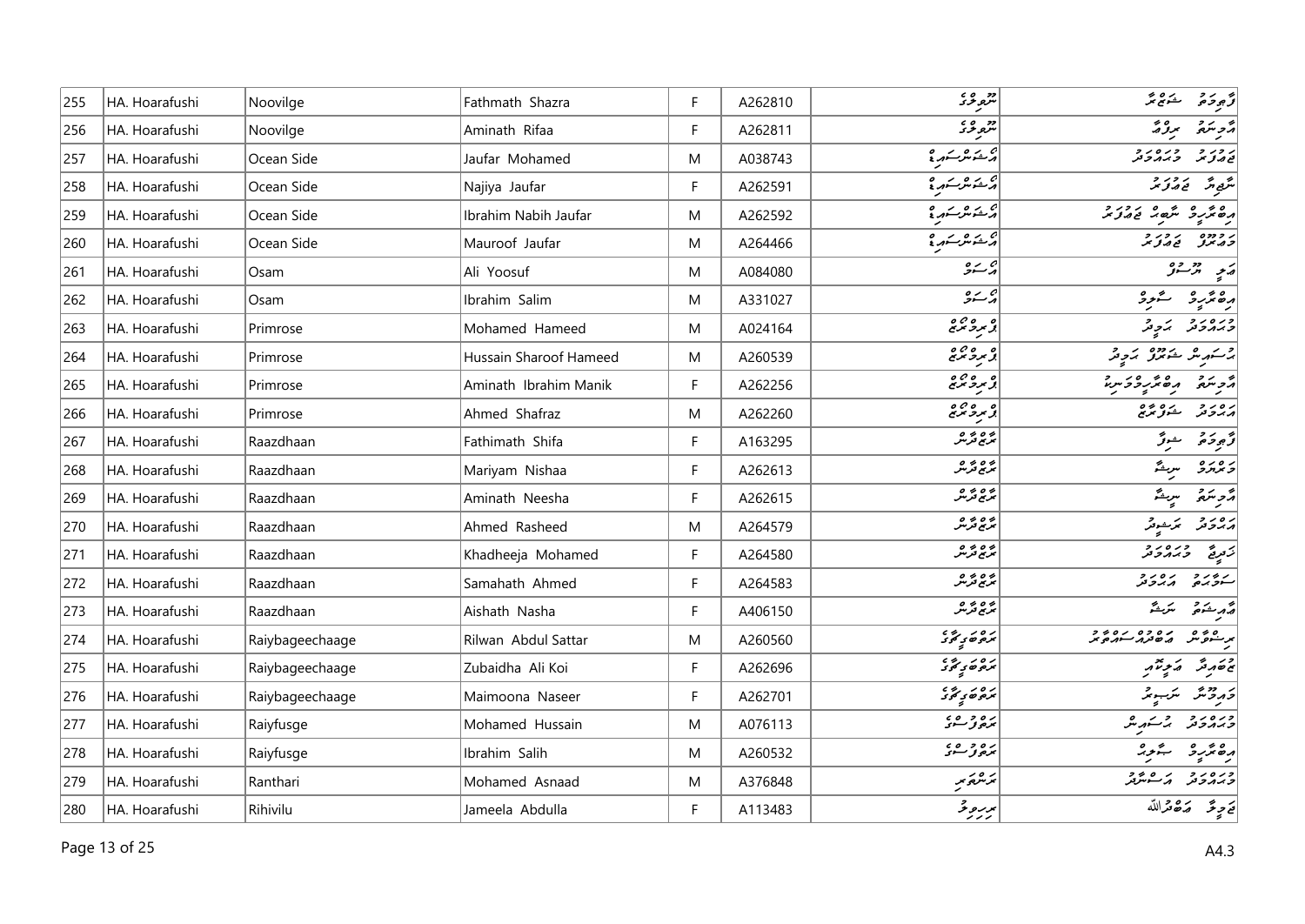| 281 | HA. Hoarafushi | Rihivilu      | Adam Gasim                 | M         | A155803 | ا پر رو تر<br><u>در ر</u>     | وره ڏڻو                                               |
|-----|----------------|---------------|----------------------------|-----------|---------|-------------------------------|-------------------------------------------------------|
| 282 | HA. Hoarafushi | Rihivilu      | Mohamed Shahid             | M         | A158899 | ا پر رو ژ<br><u>بر ر</u> و ژ  | و ر ه ر و<br><i>و ټ</i> هرو تر<br>ستەرىر              |
| 283 | HA. Hoarafushi | Rihivilu      | Hassan Sidhad              | M         | A260658 | ىرر ە قر<br>ئرىر ئر           | ىزىسەش سون <i>ۇ</i> تر                                |
| 284 | HA. Hoarafushi | Rihivilu      | Hamid Adam                 | M         | A263475 | ابرره و<br><u>رر ر</u>        | پور ہ<br>مرتزو<br>برٌوتر                              |
| 285 | HA. Hoarafushi | Rihivilu      | Azma Adam                  | F         | A263476 | ابرره و<br><u>مر</u> ر        | ر ه و<br>م نو ژ<br>پر رہ<br>مرکز تر                   |
| 286 | HA. Hoarafushi | Rihivilu      | Shaaraaz Adam              | F         | A263478 | ا پور و څ<br><u>مر</u> م      | شەرە ئەرە                                             |
| 287 | HA. Hoarafushi | Saayaa        | Maumoon Abdul Sattar       | ${\sf M}$ | A012129 | يەچىر                         | ת כמים מסיכם תם זיכי<br>כמיביית המסיבה אייחודיות      |
| 288 | HA. Hoarafushi | Saayaa        | Fathimath Hassan           | F         | A049677 | شەپر                          | ۇپوۋى برىكىر                                          |
| 289 | HA. Hoarafushi | Saayaa        | Abdul Sattar Mohamed       | M         | A060638 | ستەدىر                        | נס כם נסמיכ - כנסניכ<br>השינה – הים ייניה בייה בינ    |
| 290 | HA. Hoarafushi | Saayaa        | Aminath Abdul Sattar       | F         | A127737 | شەپر                          | ره وه ره دو<br>پره ترو سوړه تر<br>ړځ سره              |
| 291 | HA. Hoarafushi | Saayaa        | Mariyam Maya               | F         | A264005 | شەپىر                         | ر ه ر ه<br>د بربرگ<br>رحيمر                           |
| 292 | HA. Hoarafushi | Sabaah Manzil | Waheedha Abdulla           | F         | A260146 | بە <i>ۋە ئەۋبىرى</i> بۇ       | ع بريم مركوم الله                                     |
| 293 | HA. Hoarafushi | Sabaah Manzil | Mariyam Shizna             | F         | A261901 | ر پره دره په و                | ر ه ر ه<br>تر بر بر<br>ے یگر مگر                      |
| 294 | HA. Hoarafushi | Sabaah Manzil | Ahmed Sujau                | M         | A261903 | ىبە <i>ھ بەد ئىرى بى</i>      | ره رح و و و<br>پرسرتر سو <sub>قع جد</sub>             |
| 295 | HA. Hoarafushi | Sabaah Manzil | Hassan Faisal              | M         | A261905 | ر پە <i>ەر ەي</i> بۇ          | يَا سَمَسٌ وَمِرِ سِمَوْ                              |
| 296 | HA. Hoarafushi | Sabaah Manzil | Thanzeela Mohamed Rasheedh | F         | A262617 | بە ئەرەپە ۋ                   | وكري ورور ورحيد                                       |
| 297 | HA. Hoarafushi | Sabaah Manzil | Muaz Mahmood               | ${\sf M}$ | A285279 | يەۋەر ھېرى                    | כשב קסמכ<br><i>כ</i> הבת <i>כה</i> כנת                |
| 298 | HA. Hoarafushi | Saimaage      | Usman Ali                  | M         | A074710 | ستهردى                        | دەپ ھەپە                                              |
| 299 | HA. Hoarafushi | Saimaage      | Saeed Ali                  | M         | A099251 | ستهروء                        | سكھي ھ                                                |
| 300 | HA. Hoarafushi | Saimaage      | Shareefa Dhonkokko         | F         | A126077 | ستهروء                        | یو ۵ پوه پو<br>ترسربر <sub>ام</sub> ر<br>ڪ مورڱر<br>س |
| 301 | HA. Hoarafushi | Saimaage      | Fathimath Lausa            | F         | A264503 | ستهروء                        | وتموضى بمدار                                          |
| 302 | HA. Hoarafushi | Saimaage      | Aminath Laila              | F         | A264508 | ستهردى                        | أأدبتهم فرارقه                                        |
| 303 | HA. Hoarafushi | Salsabeeluge  | Aminath Mohamed            | F         | A093777 | ئەۋىئە <i>مە</i> د            | و دره دره در                                          |
| 304 | HA. Hoarafushi | Salsabeeluge  | Mohamed Shimal             | ${\sf M}$ | A263013 | ر و د سره و ،<br>په و سره و ، | ورەر د بەر<br><i>دىد</i> ەر <del>ى</del> ر شەرگر      |
| 305 | HA. Hoarafushi | Salsabeeluge  | Mariyam Shinaz             | F         | A263044 | ئەۋىئە <i>مەد</i> ە           | ر ه ر ه<br><del>ر</del> بربرگ<br>سندسج                |
| 306 | HA. Hoarafushi | Saman Villa   | Mohamed Nizvy              | ${\sf M}$ | A103360 | سەئەشرە ئە                    | כנסנכ תב                                              |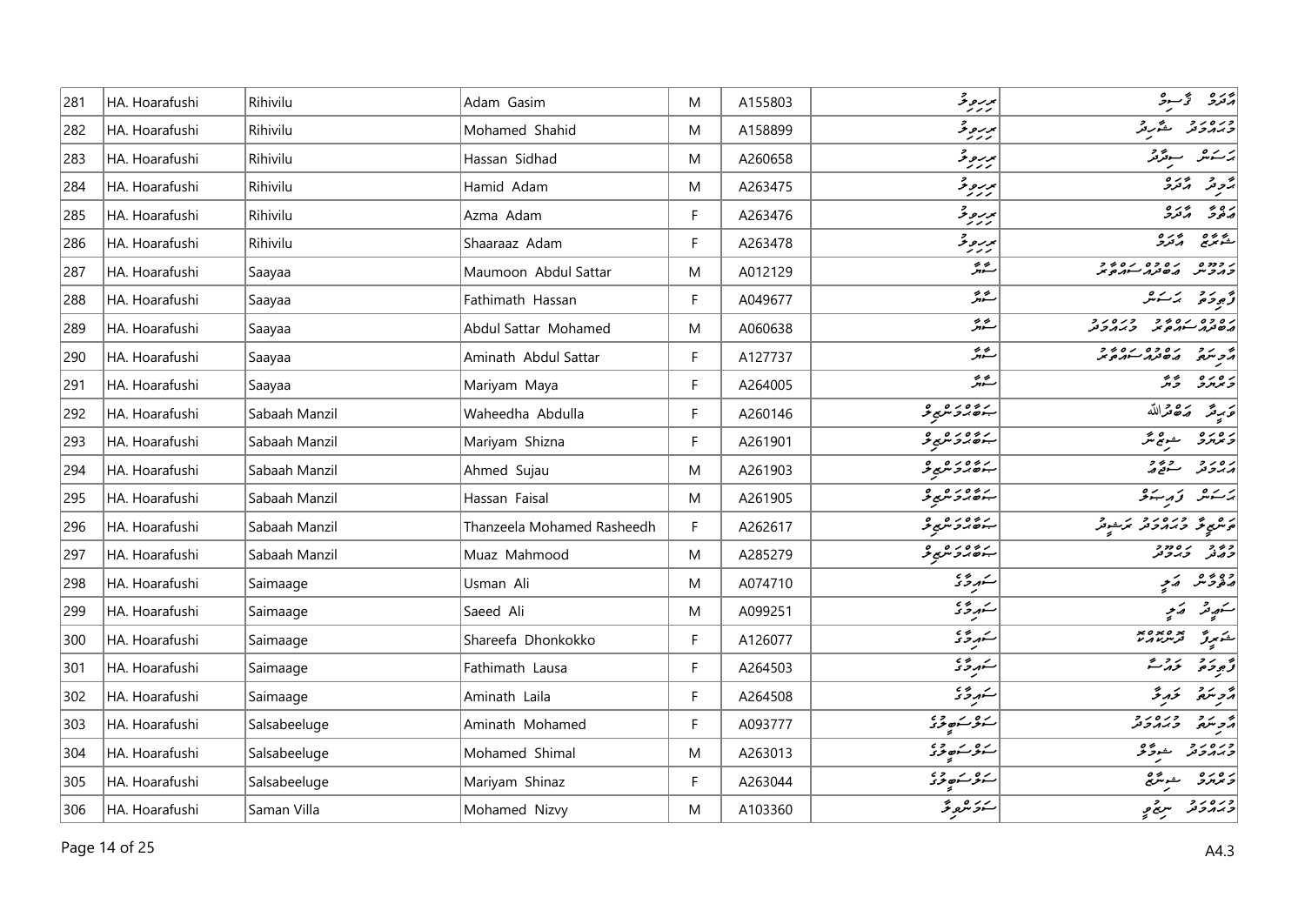| 307 | HA. Hoarafushi | Saman Villa    | Zahira Abdulla          | F         | A122657 | سەئەشرە ئە                            | يرە قراللە<br>پچ <sub>سر</sub> پیشه      |
|-----|----------------|----------------|-------------------------|-----------|---------|---------------------------------------|------------------------------------------|
| 308 | HA. Hoarafushi | Saman Villa    | Abdhulla Ali            | M         | A263521 | سەئە شرەپە ق                          | پرکھ قراللّه                             |
| 309 | HA. Hoarafushi | Saman Villa    | Aminath Zahidha         | F         | A263535 | سەد ئىرو ئە                           | ومحر سنتمر تمجر فكر                      |
| 310 | HA. Hoarafushi | Saman Villa    | Hassan Abdulla Didi     | M         | A263541 | سەر ھەيدۇ                             | برسة مره و اللّه مرمر                    |
| 311 | HA. Hoarafushi | Sea View       | Mohamed Hameed Hussain  | M         | A043526 | سوە دىر<br>ئى                         | ورەرو روپر رئەر م                        |
| 312 | HA. Hoarafushi | Sea View       | Ahmed Hussain Manik     | M         | A056974 | سوە پر<br>ئەسر                        | גפני גיבוק יוצבייני                      |
| 313 | HA. Hoarafushi | Sea View       | Zameera Hussain Manik   | F         | A093316 | سوە دىر<br>ئەگر                       | شوپڈ بر سکر بھر کا مرینا                 |
| 314 | HA. Hoarafushi | Sheeraaz       | Mohamed Imad            | ${\sf M}$ | A044943 | ے پرچ<br>پ                            | כממכת הכת                                |
| 315 | HA. Hoarafushi | Sheeraaz       | Aishath Shiura Mohamed  | F         | A260656 | سنومرچ<br>پخ                          | د در در در در در در د                    |
| 316 | HA. Hoarafushi | Shery          | Aishath Jidunee         | F         | A111392 | مشكومير                               | أقهر مشكاة والمحافية                     |
| 317 | HA. Hoarafushi | Shifana Manzil | Zahir Mohamed           | M         | A146279 | ىش <sub>ۇ</sub> ر ئىز ئىرىمى ئى       | 5,012,02                                 |
| 318 | HA. Hoarafushi | Shifana Manzil | Shibana Zahir           | F         | A262558 | شور <i>مترکز</i> مثر ہو تھ            | شوقة تتمريز                              |
| 319 | HA. Hoarafushi | Shifana Manzil | Hussain Rasheed         | ${\sf M}$ | A262610 | ىش <sub>ى</sub> ر <i>ئەھرىكى بى</i> ر | وكسكر مكر المراكب وكر                    |
| 320 | HA. Hoarafushi | Shifana Manzil | Shauna Zaahir           | F         | A262611 | ى <i>شىرۇ ئىركى</i> ئىرىگىر           | شەر شىر تەرىپ                            |
| 321 | HA. Hoarafushi | Shifana Manzil | Mahudhiyya Abdul Samad  | F         | A263530 | ىش <sub>ۇ</sub> ر ئىز ئىزىمى ئى       | נכנס ניסי ניני                           |
| 322 | HA. Hoarafushi | Shifana Manzil | Wafiyya Abdul Samad     | F         | A263532 | ى <i>شوۋ ئىركە</i> ئىرىمى ئى          | و وه ده ده درو                           |
| 323 | HA. Hoarafushi | Signal         | Mohamed Hamdhoon Hameed | ${\sf M}$ | A260701 | سەرى ئىزىۋ                            | ورەر د رەپرە روپر<br>دېرمردىر بروترس پرچ |
| 324 | HA. Hoarafushi | Signal         | Abdul Hameed Hussain    | M         | A264041 | سومح مترقحه<br>مر                     | גם כפי כבי הרבות ייתו                    |
| 325 | HA. Hoarafushi | Signal         | Mariyam                 | F         | A286544 | سوى تىرى<br>س                         | ر ه ر ه<br><del>ر</del> بربر و           |
| 326 | HA. Hoarafushi | Signal         | Mohamed Rasheed         | M         | A413325 | ا ہے میرو<br>پے متربحہ                | ورەرو كەشەر                              |
| 327 | HA. Hoarafushi | Soamaa         | Hussain Ziyaad          | M         | A264046 | حيز                                   | بر سکور مگر ہے مگرفتر                    |
| 328 | HA. Hoarafushi | Sooraj Villa   | Mohamed Mujuthaba       | ${\sf M}$ | A073116 | م <sup>عو</sup> مرہ <sub>حر</sub> محہ |                                          |
| 329 | HA. Hoarafushi | Sosun Villa    | Adnan Abdulla           | ${\sf M}$ | A093769 | <u>شر سەھرىرى</u>                     | بروعره بره قرالله                        |
| 330 | HA. Hoarafushi | Sosun Villa    | Numaan Abdhulla         | ${\sf M}$ | A262685 | ح سەمبى <sub>رى</sub> ئە              | معدة مصرالله                             |
| 331 | HA. Hoarafushi | Sun Flower     | Adam Faheem             | M         | A144446 | سەشرىۋۇ ئىر                           | پەرە<br>مەنىرى<br>تزرد                   |
| 332 | HA. Hoarafushi | Sun Flower     | Fathimath Shiufa        | F         | A262678 | ئەندى <sub>ق</sub> بۇ بۇ ئەند         | ژوځو شروژ                                |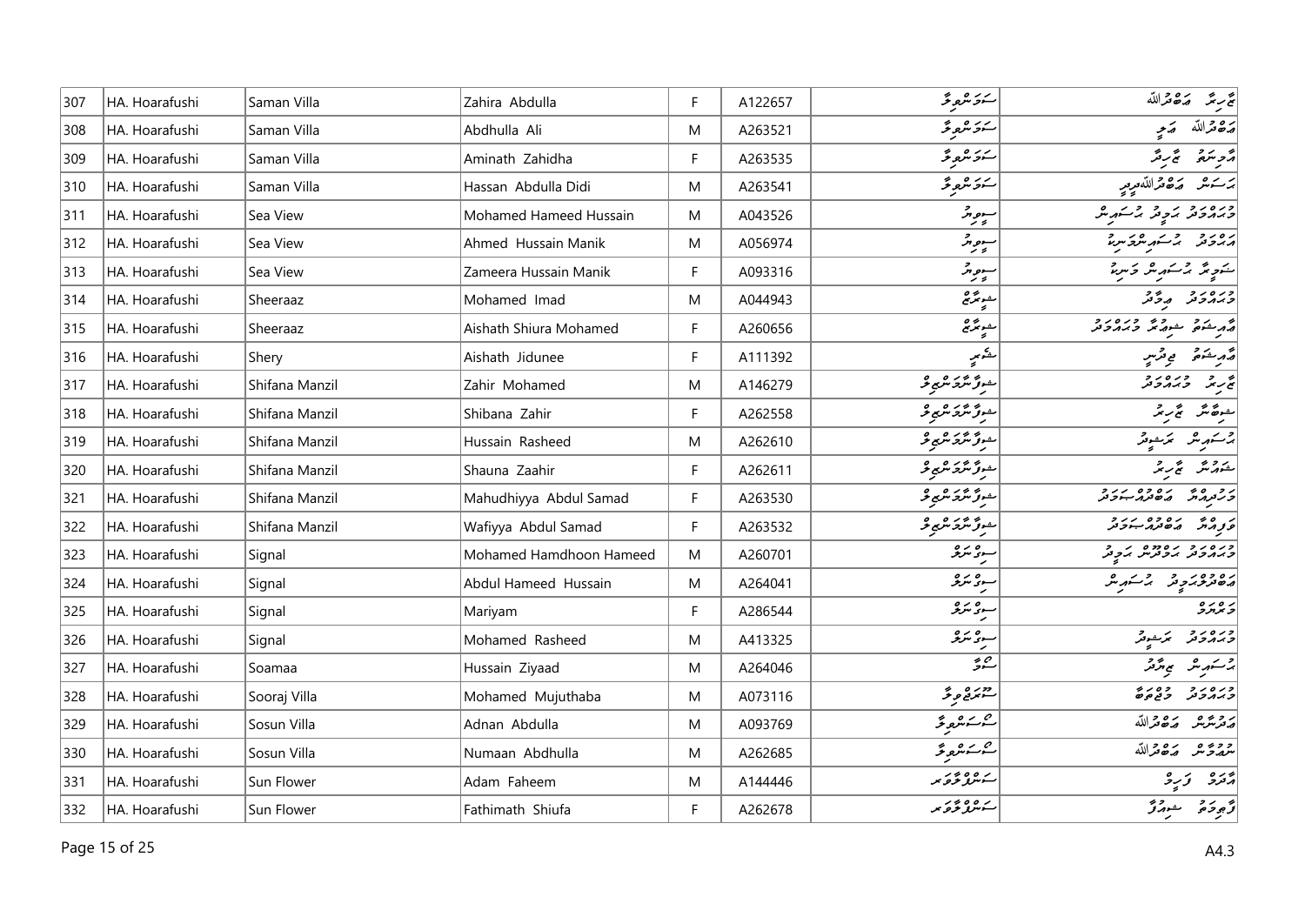| 333 | HA. Hoarafushi | Sun Flower       | Zulfa Mohamed         | F         | A263005 | ر ۵۵۵ پر بر<br>س <sup>ت</sup> مترو څونو | وه وره رو<br>بح <i>څرنۍ</i> حرکتر     |
|-----|----------------|------------------|-----------------------|-----------|---------|-----------------------------------------|---------------------------------------|
| 334 | HA. Hoarafushi | Sunray           | Mohamed Rasheed       | M         | A158187 | يەھەيجە                                 | دره در د<br>  دبر در در سرشونر        |
| 335 | HA. Hoarafushi | Sunray           | Hussain Rasheed       | M         | A158188 | ر ە ،،<br>سەمىر                         | رحم شكور مكر المحر سياسي              |
| 336 | HA. Hoarafushi | Sunray           | Fathimath Suvaidha    | F         | A260572 | ر ە ،،<br>سەمىر                         | توجدة سنفهقه                          |
| 337 | HA. Hoarafushi | Sunray           | Abdul Rasheed Abdulla | M         | A263082 | ر ۵ پر                                  | ره وه بر دو بره د الله                |
| 338 | HA. Hoarafushi | Sunray           | Aishath Amsoodha      | F         | A263085 | ر ۵ ،،<br>سەمىر                         | مەر ئىستىمى مەر ئىستىر                |
| 339 | HA. Hoarafushi | Sunray           | Ibrahim Rasheed       | ${\sf M}$ | A263088 | ر ە ،،<br>سەمىر                         | أرە ئۆر ئەس ئۇسىر                     |
| 340 | HA. Hoarafushi | Sunray           | Ismail Rasheed        | ${\sf M}$ | A404141 | ر ە ،،<br>سەمىر                         | برحوم ويحصح المراجو                   |
| 341 | HA. Hoarafushi | Thuniveli        | Ahmed Mohamed         | M         | A046097 | فحم سرءكم مر                            | נפנד בנסנד<br>הגבת בגהבת              |
| 342 | HA. Hoarafushi | Thuniveli        | Aminath Ramziyya      | F         | A262533 | ومجسرة مر                               | הביתה הפיזרית                         |
| 343 | HA. Hoarafushi | Udhares          | Khairunnisa Gasim     | F         | A263064 | د ر ، م<br>مرمر <i>مر</i>               | تەر پرورسىيە ئۇسۇ                     |
| 344 | HA. Hoarafushi | <b>Udhares</b>   | Ahmed Adam            | ${\sf M}$ | A306562 | د ر بر م<br>مرمر سه                     | رەر د درە<br>גرونر גىر <i>و</i>       |
| 345 | HA. Hoarafushi | Ummeedhee Manzil | Fathimath Irasha      | F         | A260684 | وه <sub>و تر</sub> ځ ش <sub>م</sub> و و | أزودو مقط                             |
| 346 | HA. Hoarafushi | Ummeedhee Manzil | Mohamed Ibrahim       | M         | A263886 | رو د پرو ش <sub>کو</sub> تر             | כממכני תפתיב                          |
| 347 | HA. Hoarafushi | Ummeedhee Manzil | Ibrahim Ahzam         | M         | A320606 | <br>  پرو <sub>چ قر</sub> یز شہر عم     | رەپرىي مەمدە                          |
| 348 | HA. Hoarafushi | Uraha            | Khairunnisa Nafees    | F         | A264166 | برىرىر                                  | تەرچە سرىئە سىرى                      |
| 349 | HA. Hoarafushi | Vaththila        | Shameed Yaugoob       | M         | A231965 | ئەشرىرىگە                               | شرح پر دود و                          |
| 350 | HA. Hoarafushi | Vilshan          | Mariyam Zaain         | F         | A260525 | <sub>عو</sub> ثۇرىشىر                   | دەرە ئەرش                             |
| 351 | HA. Hoarafushi | Vilshan          | Ali Mukhthaar         | M         | A262138 | موڅستر شر                               | أەبى دەپرى                            |
| 352 | HA. Hoarafushi | Vilshan          | Mohamed Fayaz         | M         | A262142 | ويحشر                                   | ورەر دېگر ش                           |
| 353 | HA. Hoarafushi | Vinares          | Abdul Majeed Mohamed  | M         | A262969 | المحتر يثقيقه                           | גם כסג כדי כגם גב<br>גם האיכול המידיה |
| 354 | HA. Hoarafushi | Vinares          | <b>Abdul Azeez</b>    | ${\sf M}$ | A262975 | وبتربر مقمر                             | ره وه ر<br>په څنرگرېږي                |
| 355 | HA. Hoarafushi | Waterloo         | Ahmed Nazeem          | M         | A093783 | 0 ير 19<br>حرم برتر                     | أرور و سَمْرٍ و                       |
| 356 | HA. Hoarafushi | Waterloo         | Aminath Nazara        | F         | A093784 | ہ ر دد<br>حریح مرم                      | أزويتم يتمايته                        |
| 357 | HA. Hoarafushi | Waterloo         | Sofoora Ibrahim       | F         | A093785 | ای ر دو<br> وغ بربر                     | بيوديو برەتمەر                        |
| 358 | HA. Hoarafushi | Waterloo         | Ibrahim Yoosuf        | ${\sf M}$ | A093786 | ابر دو<br> لاھ برم                      | ده پر ده ده وه<br>  ده پر پر در دو    |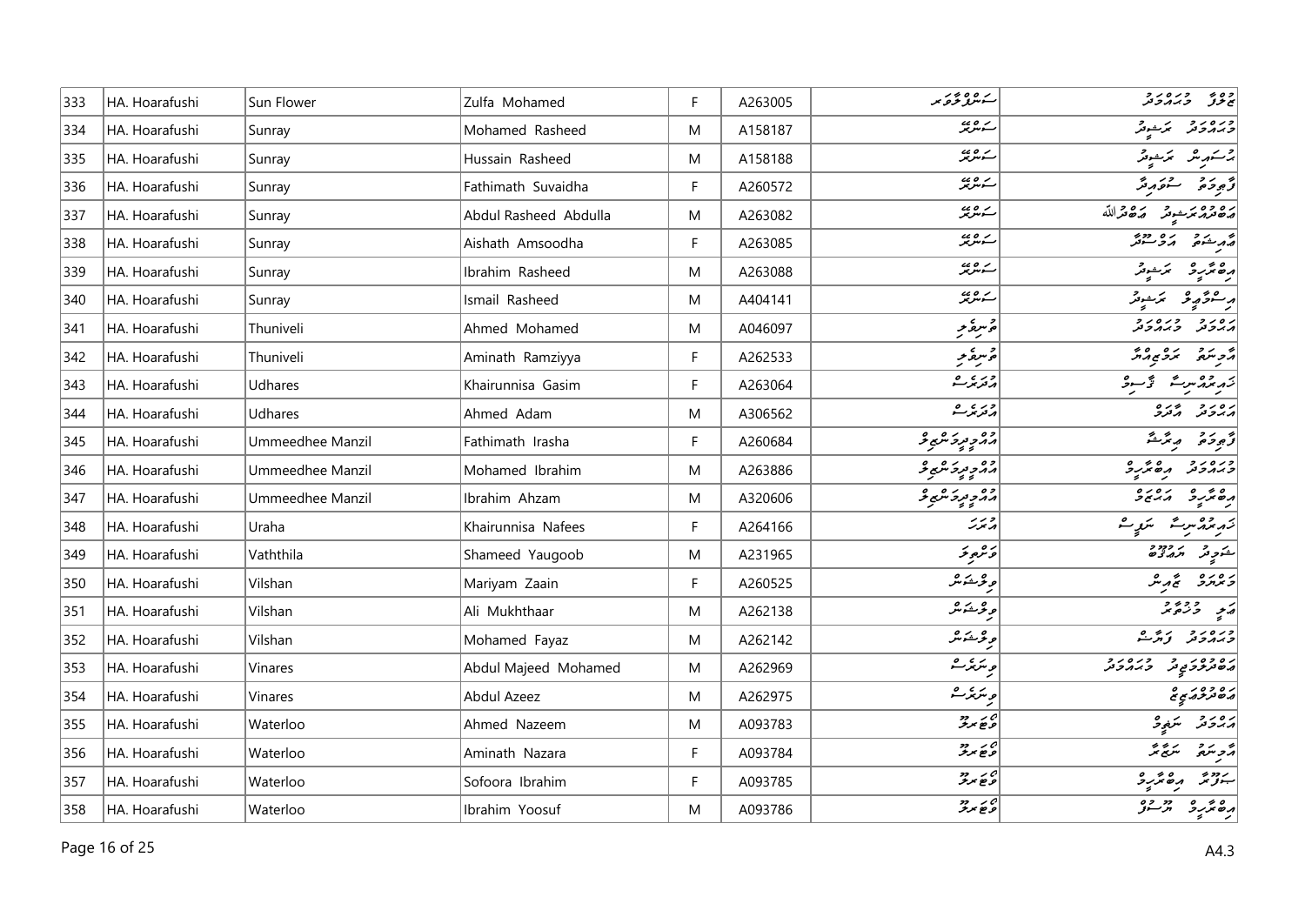| 359          | HA. Hoarafushi | Waterloo                   | Fathimath Zaheera       | F         | A263165 | ابر دو<br>  د ځا مرمر          | قَهْ وَحَقَّ تَجْرِبَّرَ                   |
|--------------|----------------|----------------------------|-------------------------|-----------|---------|--------------------------------|--------------------------------------------|
| 360          | HA. Hoarafushi | Zikuraa                    | Ahmed Mohamed           | ${\sf M}$ | A072080 | ىبى ئەتگە                      | ג סגב בג סגב<br>הגבע בגהבע                 |
| 361          | HA. Hoarafushi | Zikuraa                    | Samha Mohamed           | F         | A076803 | ىبى ئەتتىر                     | و ره ر د<br><i>د ب</i> رگرمر<br>سترديخه    |
| 362          | HA. Hoarafushi | Zikuraa                    | Ibrahim Mohamed         | M         | A253914 | ىي ئەنتىر                      | ور ه ر و<br><i>د ب</i> رگرفر<br>ە ھەترىر ۋ |
| 363          | HA. Hoarafushi | Zikuraa                    | Mohamed Ibrahim         | M         | A263608 | لمجرنتم                        | כנסנג תפתני                                |
| 364          | HA. Hoarafushi | Zikuraa                    | Fareedha Zakariyya      | F         | A263610 | ىبى ئەتتىر                     | توسيقر تماسمه والمحمد                      |
| 365          | HA. Hoarafushi | Zikuraa                    | Samia Mohamed           | F         | A263644 | ىبى ئەتتىر                     | شوره وره دو                                |
| 366          | HA. Hoarafushi | Zikuraa                    | Ilyas Mohamed           | M         | A263652 | ليوثر تثمر                     | مروش ورەرد                                 |
| 367          | HA. Hoarafushi | Zikuraa                    | Abbas Mohamed           | ${\sf M}$ | A263654 | ليوثر تثر                      | ره ده دره دو                               |
|              | L. Maamendhoo  |                            |                         |           |         |                                |                                            |
| 368          | L. Maamendhoo  | Udhares                    | Khadheeja Eenas Waheed  | F         | A230250 | ەربىر ھ                        | زَمِرِةٌ ۖ مٍ مَرَّبٌ ۖ وَبِرِيْرٌ         |
| Male'        |                |                            |                         |           |         |                                |                                            |
| 369          | Male'          | Dhaftharu. No Dh R 819     | Ahmed Shafeeg           | M         | A148813 | دەر دېگە ئىر سىر 819           | دەر دۇر سەر ئ                              |
| 370          | Male'          | Dhaftharu. No RS 4637      | Mohamed Areesh          | M         | A148984 | رەر دېم شرىرى تەرىپ 4637       | ورەرو كەيدى                                |
| 371          | Male'          | Dhaftharu. No RS 7448      | Hassan Zareer           | M         | A034199 | رەرى. سەھەتمە بوسى 7448        | يركشش الجامريني                            |
| 372          | Male'          | Dhaftharu. No RS 7870      | Maimoona                | F         | A072987 | تروم تم. سَرْسْهَة تمر سو 7870 | ر<br>د د د ش                               |
| 373          | Male'          | Dhaftharu. No RS 9706      | Hawwa Nazuma            | F         | A112647 | قرۇمۇش ئىر شەھەتمە ئەسىر 9706  | رە ئەرەپە<br>بەرگە سەۋە                    |
| 374          | Male'          | G. Vashafaru               | Aminath Juleesa         | F         | A124164 | ى بە ئەترىمى                   | د و سره د د د ش                            |
| 375          | Male'          | H. Haiy Kolhu              | Ibrahim Shafeeq         | M         | A035586 | ر بره برو<br>ر· برخ لا ل       | رەترىر ئىر <sub>ۇ</sub>                    |
| 376          | Male'          | H. Reesha Manzil           | Hussain Fazeen Mohamed  | M         | A104844 | ر. برېشتر شمېر ش               |                                            |
| 377          | Male'          | Hulhu Male'. Flat 170-G-04 | Ali Waheed              | M         | A057342 | $170$ -يوگو. وڏه $-04$ -ي      | ە ئەرەر                                    |
| 378          | Male'          | Ma. Frenzy                 | Ishag Ali               | M         | A216562 | دە.، ۋېڭەشمې                   | وسترجى الماسي                              |
| 379          | Male'          | Ma. Parisge                | Ismail Firushan Mohamed | M         | A097216 | دە. ئۇ بىرىشى                  | ر قصره و برخور در در د                     |
| 380          | Male'          | V. Sama Hiya               | Rabiya Ali              | F         | A362745 | مورځ تو ٤ - پر تر              | بڑھ پر کر                                  |
| S. Hithadhoo |                |                            |                         |           |         |                                |                                            |
| 381          | S. Hithadhoo   | Boagan Villa               | Mohamed Ashraf          | ${\sf M}$ | A021039 | ەر ھ <sub>ى</sub> ئەگە         | ورەرو رەرە                                 |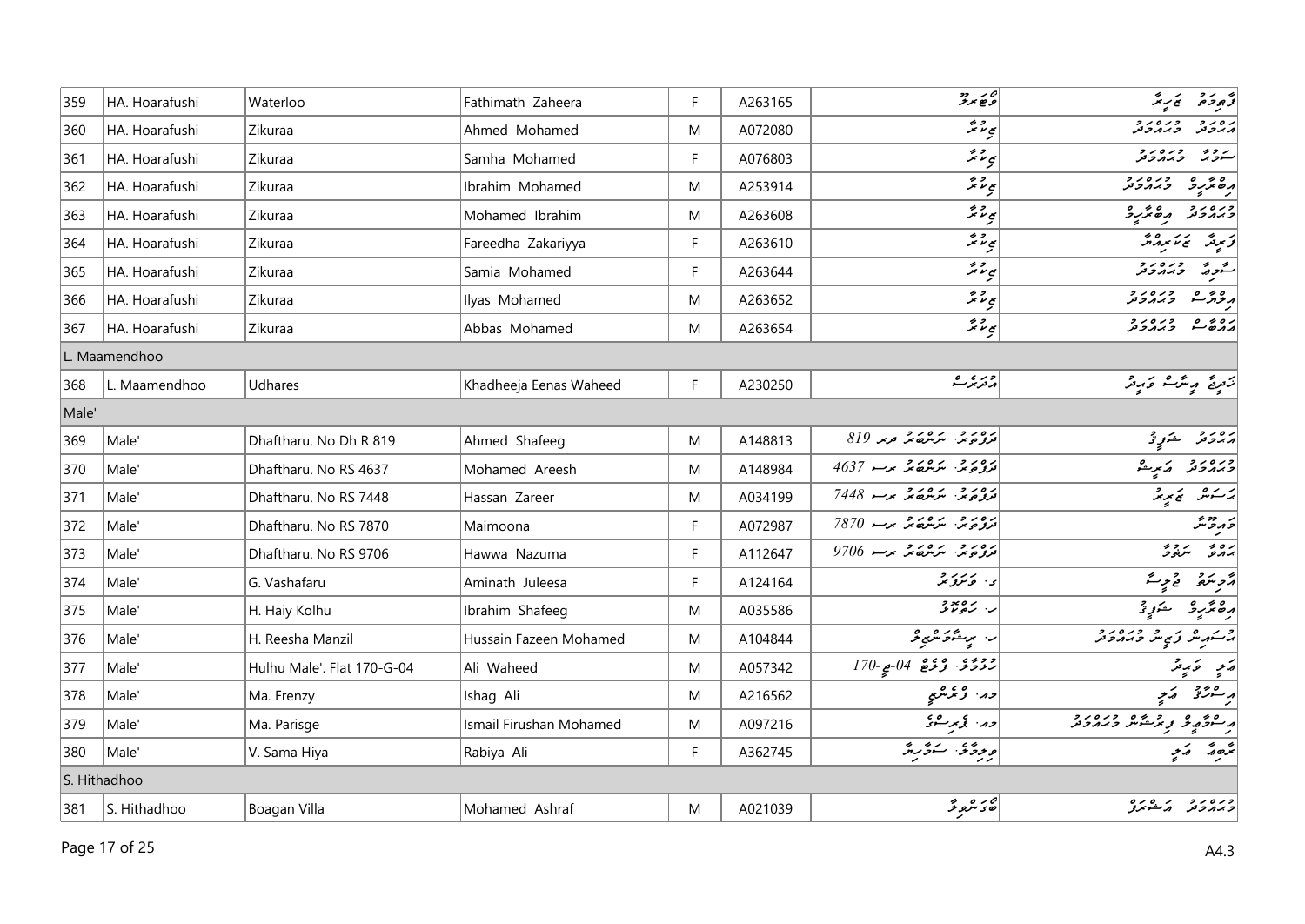| 382 | S. Hithadhoo                  | Lilies           | Zahir Ali Didi   | M | A019813 | $\mathcal{O}$<br>ترتويخ            |                    | تج پر تھا کھ چوہوں |
|-----|-------------------------------|------------------|------------------|---|---------|------------------------------------|--------------------|--------------------|
|     | S. Hulhudhoo                  |                  |                  |   |         |                                    |                    |                    |
| 383 | l S. Hulhudhoo                | Mariyaadhu       | Mubashiru Ali    | M | A156951 | ئە بىرەڭرىتر                       |                    | وەم شومى كەم       |
|     | S. Maradhoo                   |                  |                  |   |         |                                    |                    |                    |
| 384 | l S. Maradhoo                 | Finihandhuvaruge | Mohamed Rasheed  | M | A017230 | د سربر سرد کرد د ؟                 | وره د و هم کرشونگر |                    |
|     | S. Maradhoo Feydhoo           |                  |                  |   |         |                                    |                    |                    |
| 385 | S. Maradhoo Feydhoo Blue Star |                  | Mariyam Fauziyya |   | A048183 | ە «رەپچ بىر                        | גםגם גרשתת         |                    |
|     | Th. Thimarafushi              |                  |                  |   |         |                                    |                    |                    |
| 386 | Th. Thimarafushi              | Janavareege      | Ahmed Naafiu     | M | A255237 | پر سر پر سر<br>  پی سر پر سر پر پر | سترور              | ەرەر               |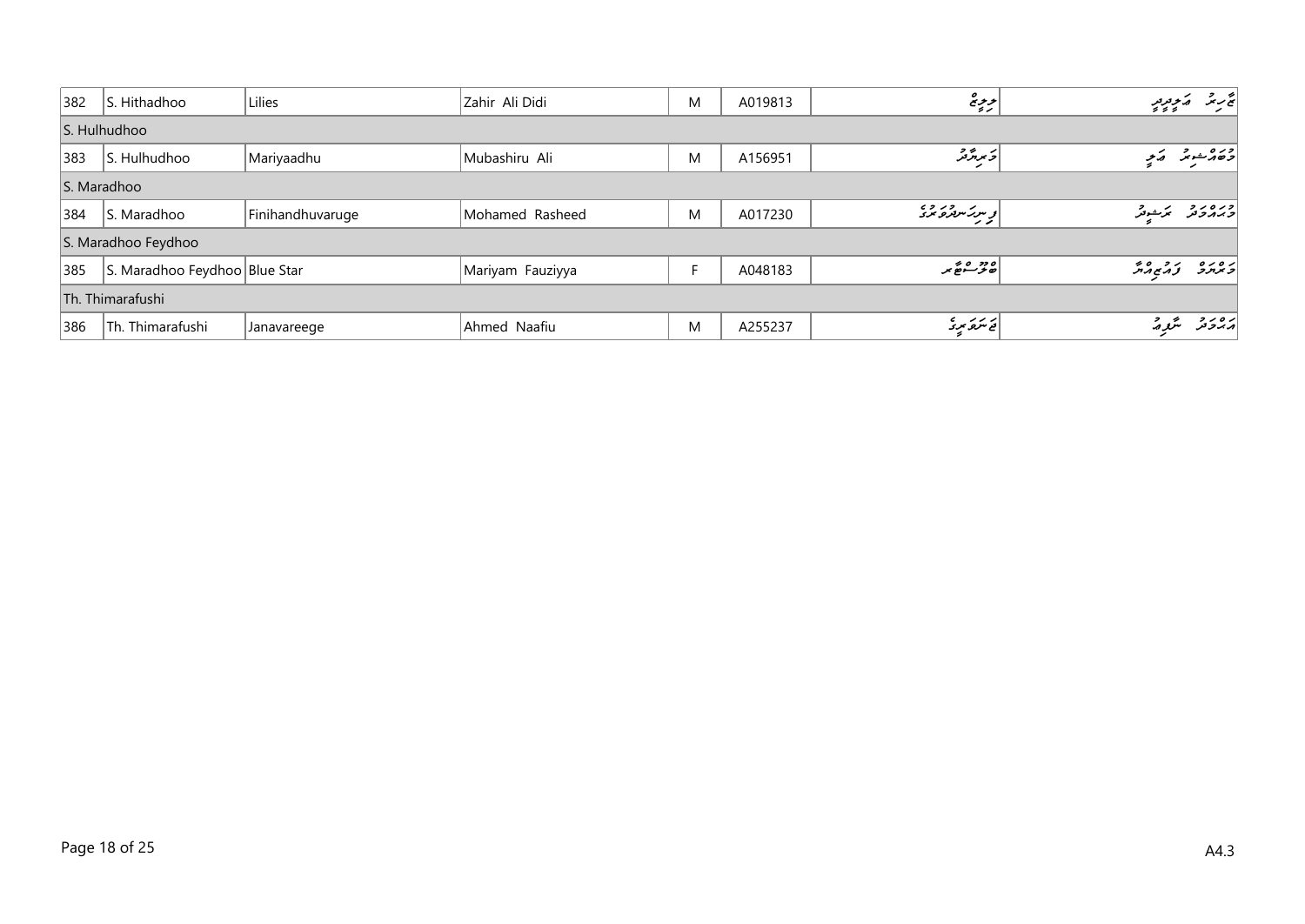## *w7qAn8m? sCw7mRo>u; wEw7mRw;sBo<*

| ' مرمر | 'يئرىثر: |
|--------|----------|
|        |          |
|        |          |
|        |          |

## *w7q9r@w7m> sCw7qHtFoFw7s; mAm=q7 w7qHtFoFw7s;*

| يئرمىش: | $^{\circ}$<br>. سر سر<br>$\cdot$ | $\circ$ $\sim$<br>-- | يئرمثر |
|---------|----------------------------------|----------------------|--------|
|         |                                  |                      |        |
|         |                                  |                      |        |
|         |                                  |                      |        |

| انترنثر: | $^{\circ}$ | يبرهر | $^{\circ}$<br>سرسر |
|----------|------------|-------|--------------------|
|          |            |       |                    |
|          |            |       |                    |
|          |            |       |                    |

| ىرتىر: | 。<br>سر سر | .,<br>مرسر |
|--------|------------|------------|
|        |            |            |
|        |            |            |
|        |            |            |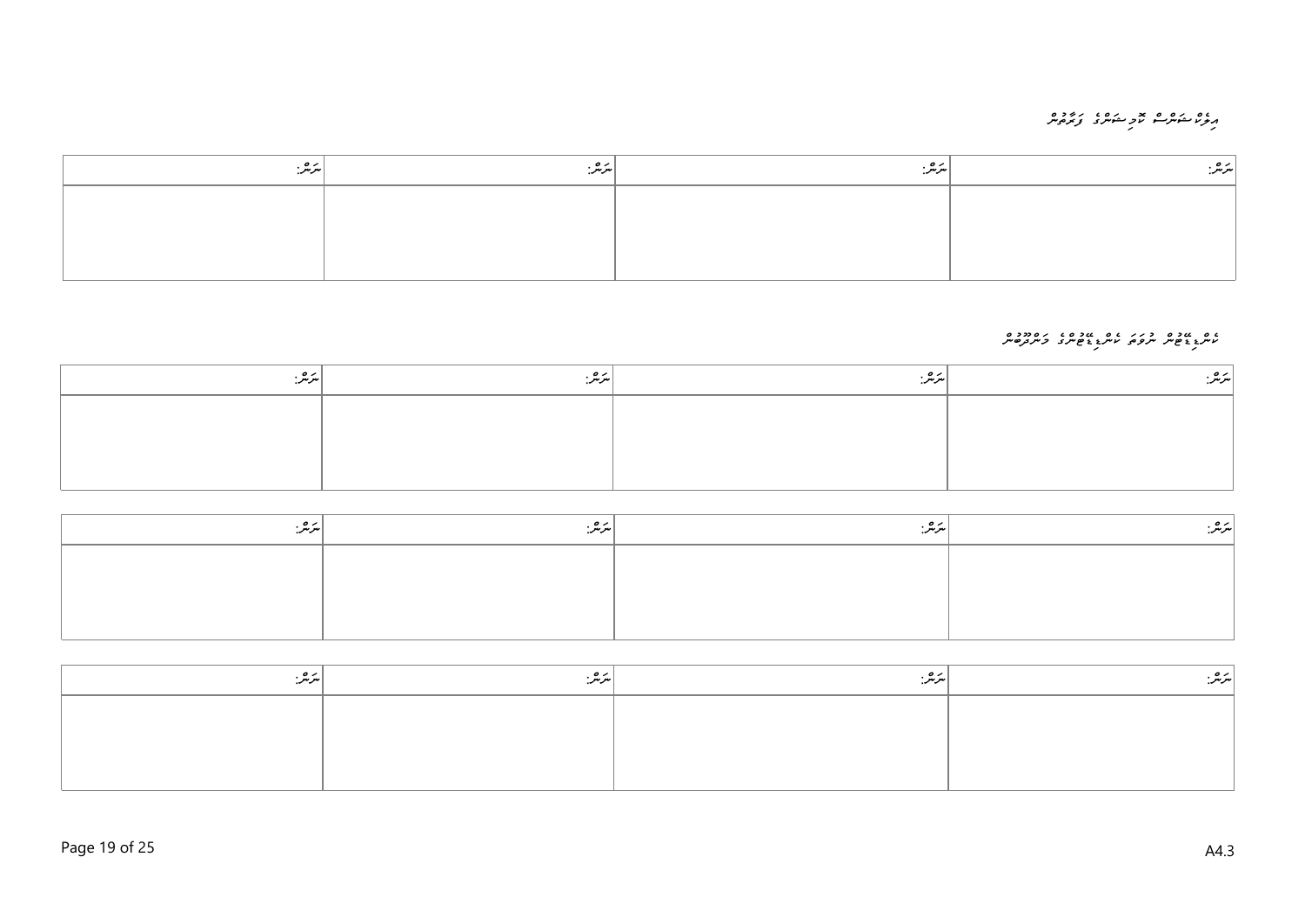| يزهر | $^{\circ}$ | ىئرىتر: |  |
|------|------------|---------|--|
|      |            |         |  |
|      |            |         |  |
|      |            |         |  |

| <sup>.</sup> سرسر. |  |
|--------------------|--|
|                    |  |
|                    |  |
|                    |  |

| ىئرىتر. | $\sim$ | ا بر هه. | لىرىش |
|---------|--------|----------|-------|
|         |        |          |       |
|         |        |          |       |
|         |        |          |       |

| 。<br>مرس. | $\overline{\phantom{a}}$<br>مر مىر | يتريثر |
|-----------|------------------------------------|--------|
|           |                                    |        |
|           |                                    |        |
|           |                                    |        |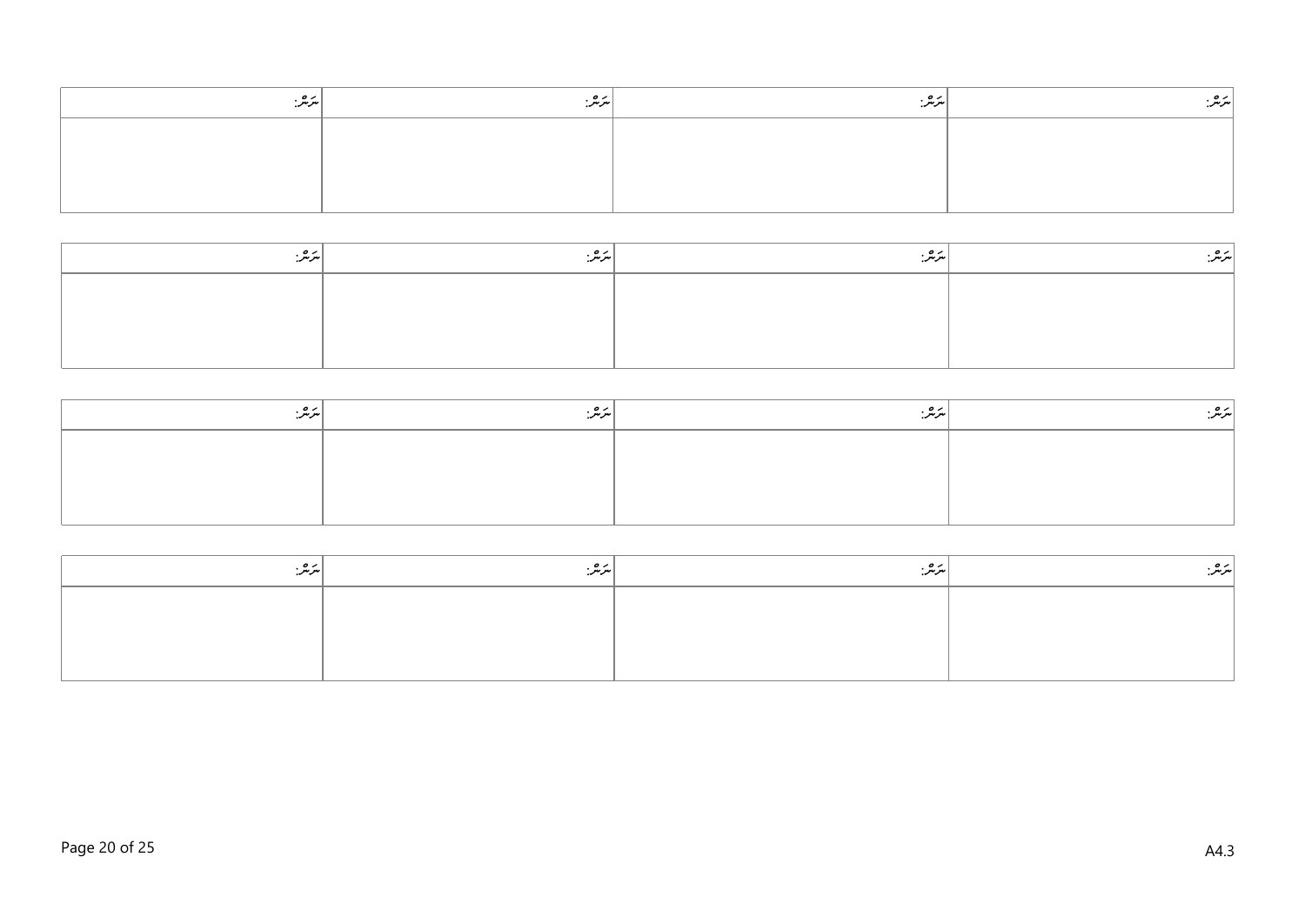| ير هو . | $\overline{\phantom{a}}$ | يرمر | اير هنه. |
|---------|--------------------------|------|----------|
|         |                          |      |          |
|         |                          |      |          |
|         |                          |      |          |

| ىر تىر: | $\circ$ $\sim$<br>" سرسر . | يبرحه | o . |
|---------|----------------------------|-------|-----|
|         |                            |       |     |
|         |                            |       |     |
|         |                            |       |     |

| 'تترنثر: | 。<br>,,,, |  |
|----------|-----------|--|
|          |           |  |
|          |           |  |
|          |           |  |

|  | . ه |
|--|-----|
|  |     |
|  |     |
|  |     |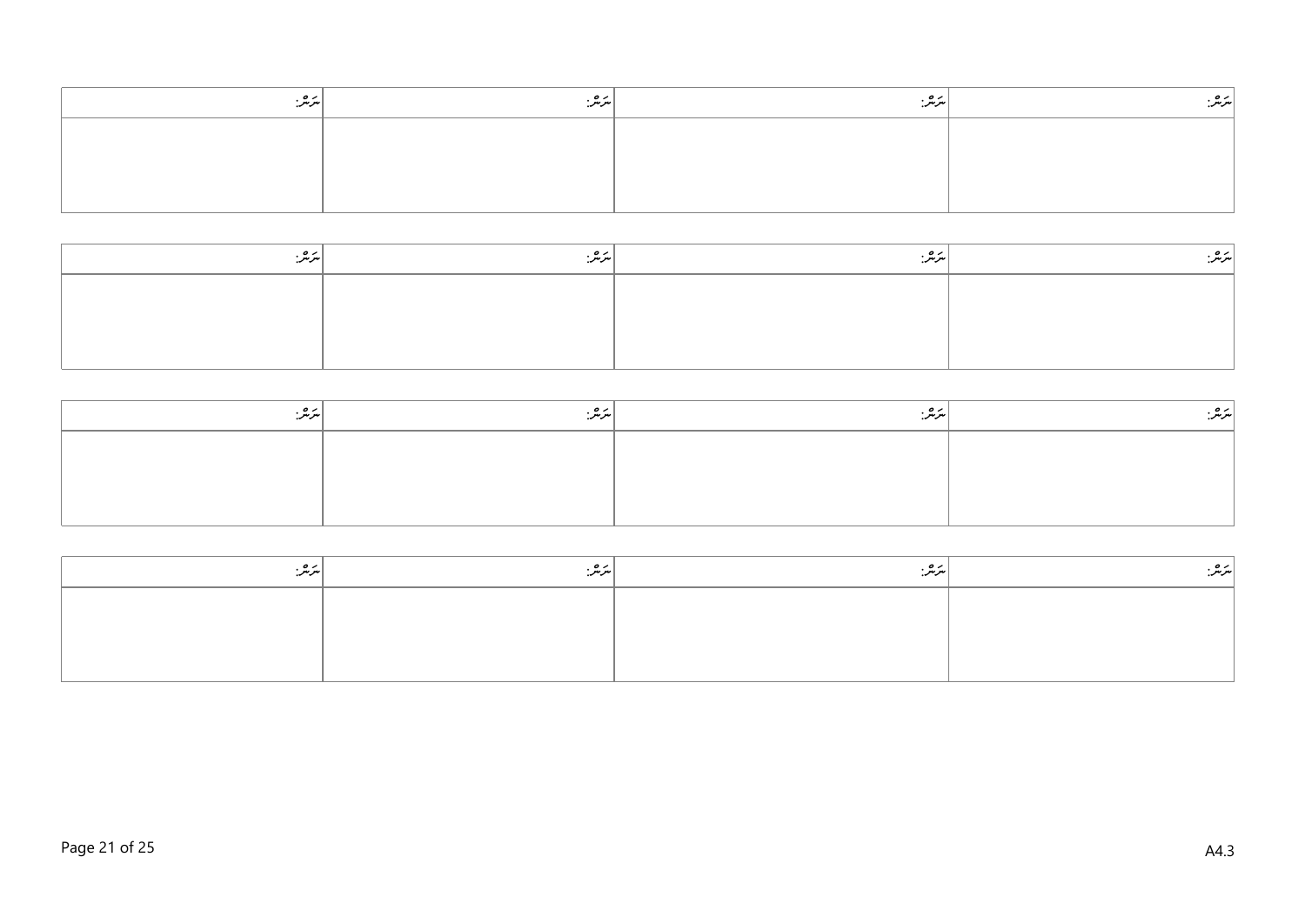| ير هو . | $\overline{\phantom{a}}$ | يرمر | اير هنه. |
|---------|--------------------------|------|----------|
|         |                          |      |          |
|         |                          |      |          |
|         |                          |      |          |

| ىر تىر: | $\circ$ $\sim$<br>" سرسر . | يبرحه | o . |
|---------|----------------------------|-------|-----|
|         |                            |       |     |
|         |                            |       |     |
|         |                            |       |     |

| 'تترنثر: | 。<br>,,,, |  |
|----------|-----------|--|
|          |           |  |
|          |           |  |
|          |           |  |

|  | . ه |
|--|-----|
|  |     |
|  |     |
|  |     |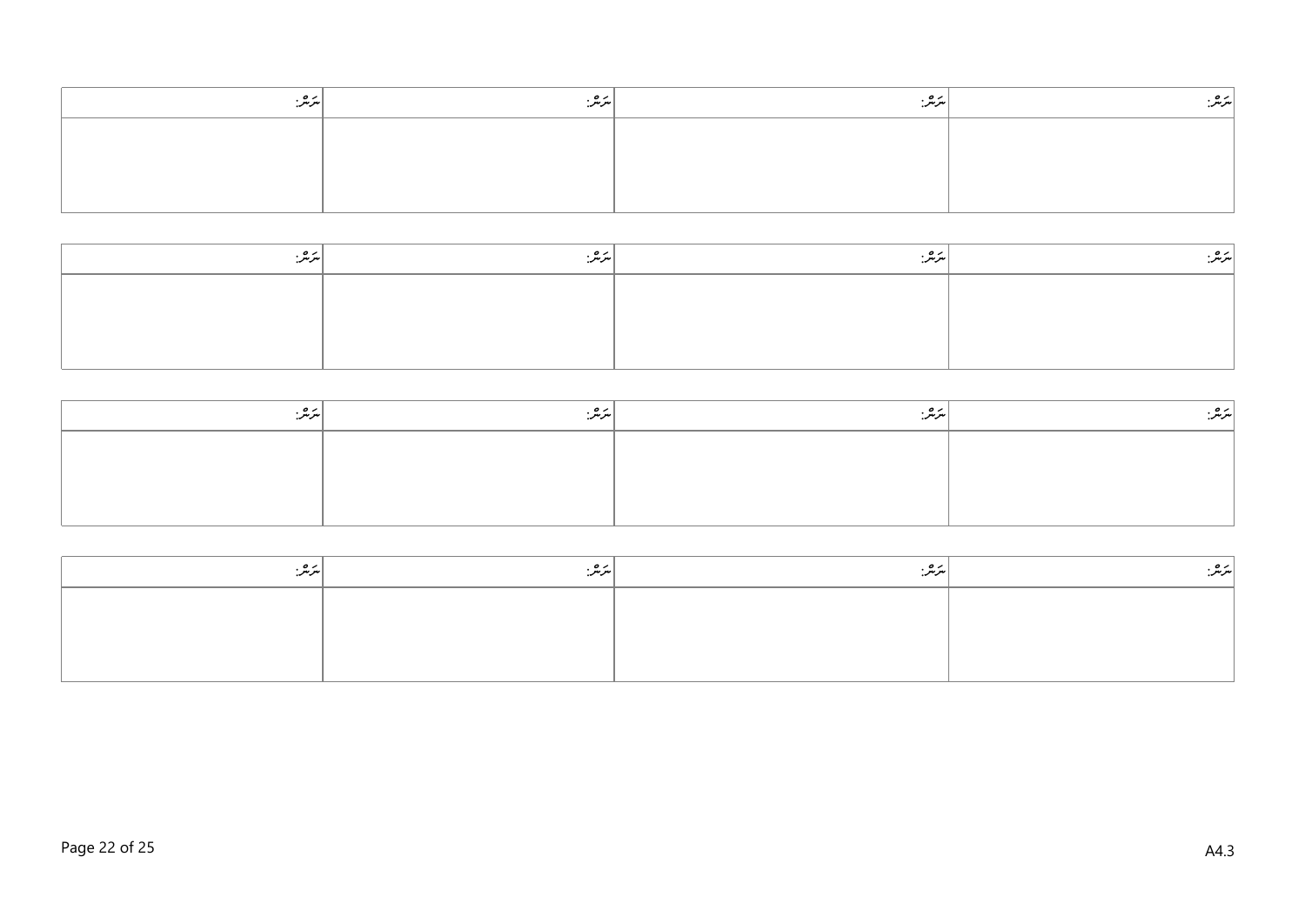| $\cdot$ | 。 | $\frac{\circ}{\cdot}$ | $\sim$<br>سرسر |
|---------|---|-----------------------|----------------|
|         |   |                       |                |
|         |   |                       |                |
|         |   |                       |                |

| يريثن | ' سرسر . |  |
|-------|----------|--|
|       |          |  |
|       |          |  |
|       |          |  |

| بر ه | . ه | $\overline{\phantom{0}}$<br>سرسر |  |
|------|-----|----------------------------------|--|
|      |     |                                  |  |
|      |     |                                  |  |
|      |     |                                  |  |

| 。<br>. س | ىرىىر |  |
|----------|-------|--|
|          |       |  |
|          |       |  |
|          |       |  |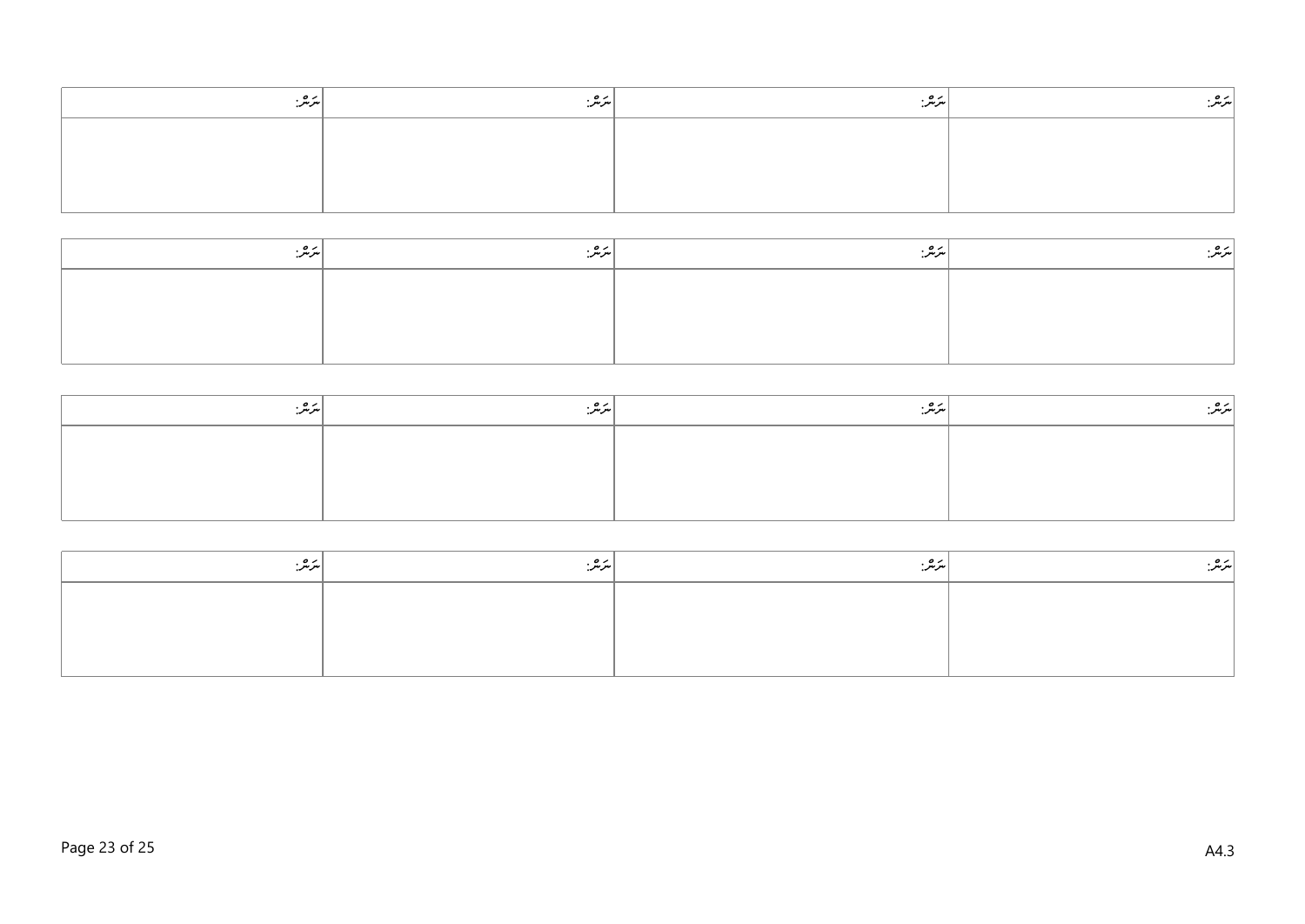| ير هو . | $\overline{\phantom{a}}$ | يرمر | اير هنه. |
|---------|--------------------------|------|----------|
|         |                          |      |          |
|         |                          |      |          |
|         |                          |      |          |

| ىر تىر: | $\circ$ $\sim$<br>" سرسر . | يبرحه | o . |
|---------|----------------------------|-------|-----|
|         |                            |       |     |
|         |                            |       |     |
|         |                            |       |     |

| انترنثر: | ر ه |  |
|----------|-----|--|
|          |     |  |
|          |     |  |
|          |     |  |

|  | . ه |
|--|-----|
|  |     |
|  |     |
|  |     |